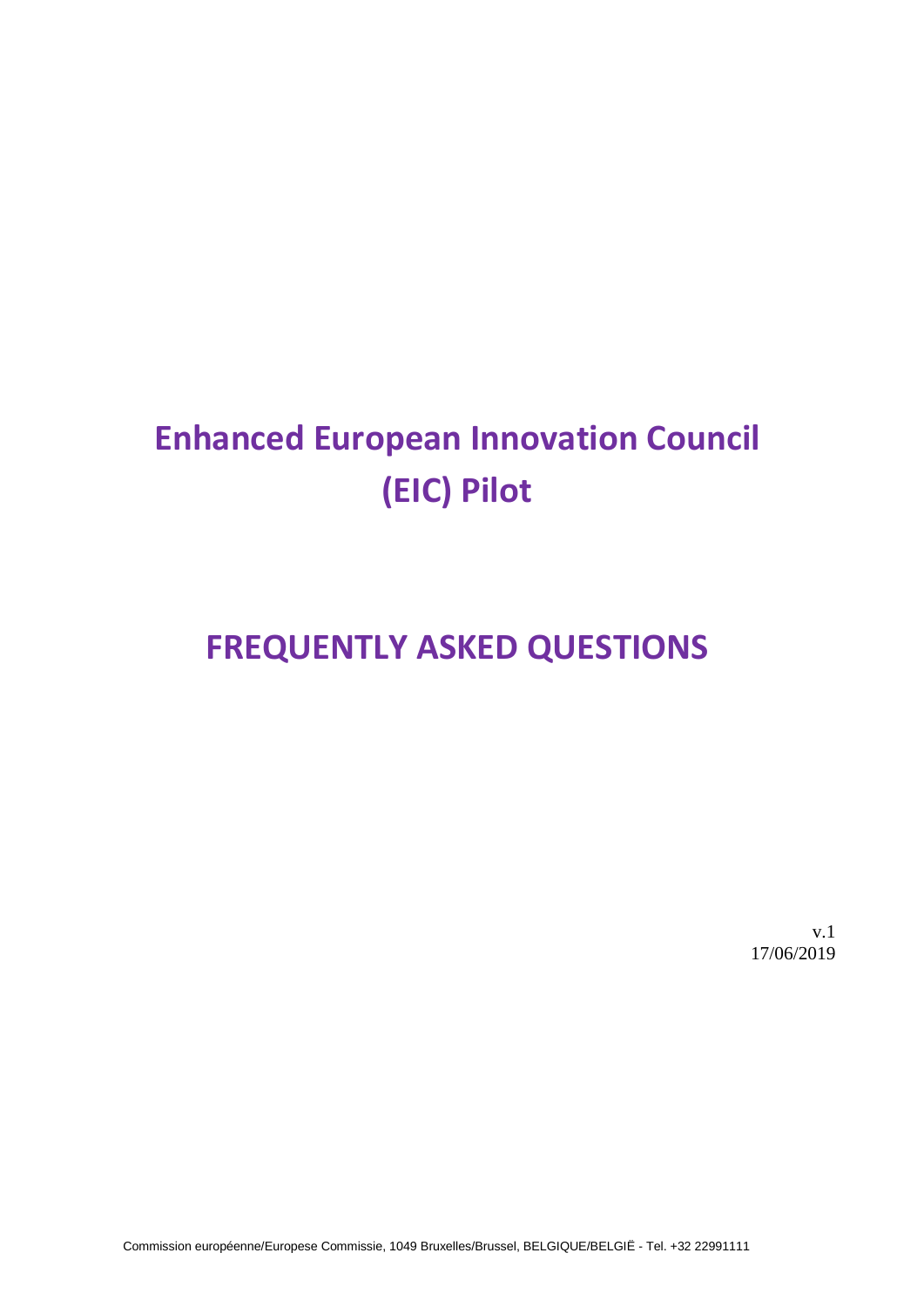#### **CONTENT**

| А. |                                                                               |
|----|-------------------------------------------------------------------------------|
| В. |                                                                               |
| C. |                                                                               |
| D. |                                                                               |
| Ε. |                                                                               |
| F. |                                                                               |
| G. |                                                                               |
| Н. |                                                                               |
| Ι. |                                                                               |
| J. |                                                                               |
| К. |                                                                               |
| L. |                                                                               |
| М. |                                                                               |
| N. |                                                                               |
| О. | MATCH-MAKING EIC ACCELERATOR PILOT APPLICANTS AND THIRD PARTY CO-INVESTORS 27 |
| Ρ. |                                                                               |
| Q. |                                                                               |
| R. |                                                                               |
| S. |                                                                               |
| Т. |                                                                               |
| U. |                                                                               |
| V. |                                                                               |
| W. |                                                                               |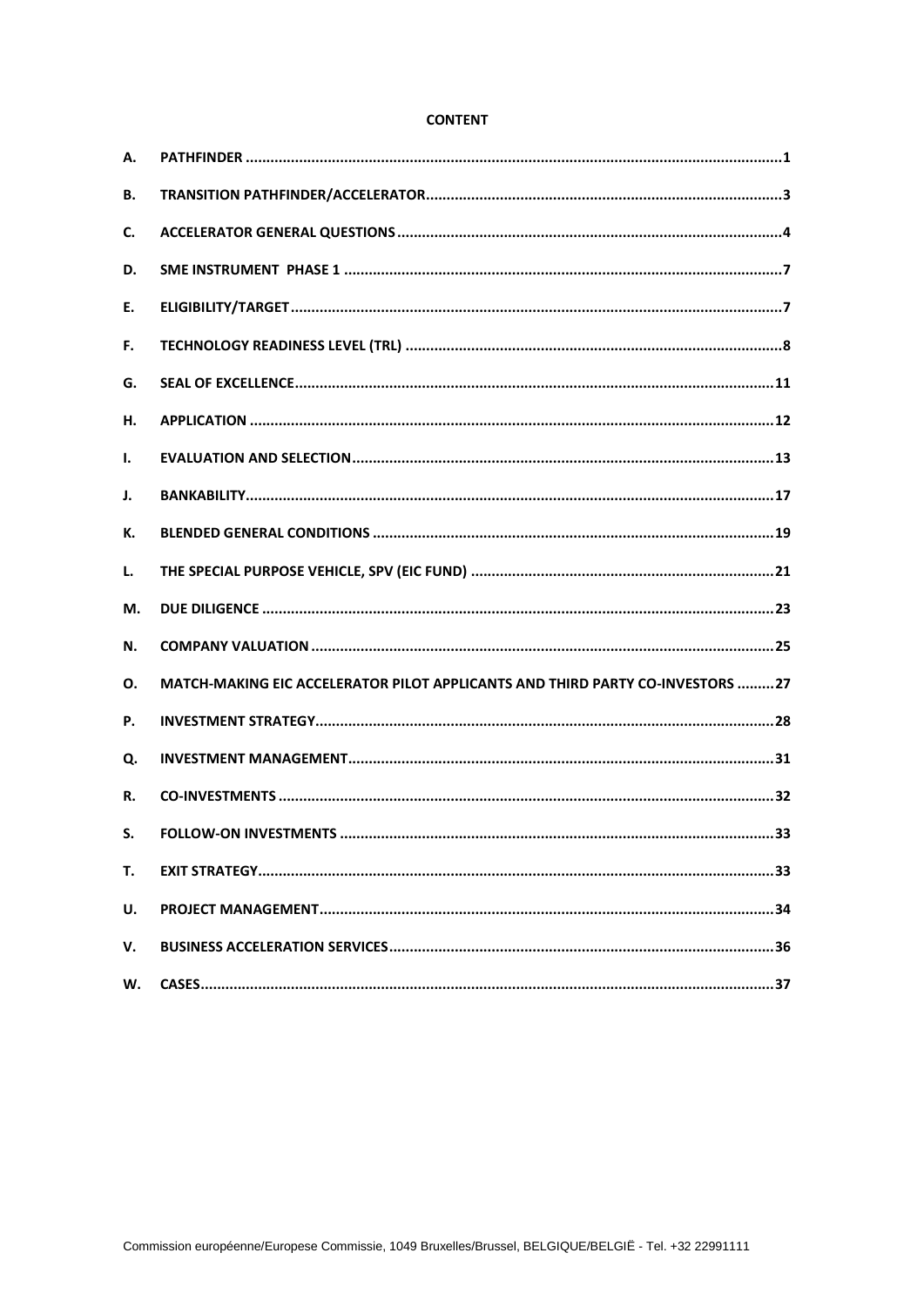# <span id="page-2-0"></span>**A. Pathfinder**

# **1. I used to participate in the FET programme. What are the main changes induced by the Pathfinder Pilot?**

There are no changes to the parts of Future and Emerging Technologies (FET) that are integrated in the EIC Pilot. In particular, there are no changes to the FET [Work](https://ec.europa.eu/programmes/horizon2020/en/future-and-emerging-technologies-fet-work-programme-2018-2020-preparation)  [Programme](https://ec.europa.eu/programmes/horizon2020/en/future-and-emerging-technologies-fet-work-programme-2018-2020-preparation) describing the relevant topics. The [EIC](https://ec.europa.eu/research/eic/index.cfm) provides a new context for FET-Open and FET-Proactive, which allows FET to add additional activities focused on more downstream research and development of results. However, the core mission of exploring new technological possibilities remains unchanged.

# **2. What is the target audience for Pathfinder?**

The target audience for Pathfinder under the enhanced EIC pilot builds on the one for FET Open and Proactive: creative researchers and innovators in science and technology that do not shy away from exploring connections between remote disciplines, challenging current paradigms and venturing into unknown areas in order to open-up new and potentially game changing technological directions for radically new future technologies. For the transition activities the audience is complemented with participants that have "essential capabilities to increase the maturity of the targeted technology" as specified in the Work Programme (WP).

# **3. Can a single beneficiary apply for the EIC Pathfinder Pilot? In which cases?**

Under the EIC Pathfinder Pilot, all actions on research and innovation are collaborative. The only exception is the FET Innovation Launchpad where single beneficiary proposals are eligible.

For the future full-fledge EIC under Horizon Europe, starting in 2021, the Commission proposes that a single entity (i.e. a university, an SME, a natural person,… except a midcap or larger company) may apply as single beneficiary to Pathfinder activities.

# **4. What is the process for applying to the Pathfinder?**

Submission to the Pathfinder is through the electronic proposal submission system of the [Funding & Tenders Portal,](https://ec.europa.eu/info/funding-tenders/opportunities/portal/screen/home) same as till now.

# **5. What is the maximum EU contribution to projects under the EIC Pathfinder Pilot?**

The call text provides an indicative range of EU contribution per project. The requested funding should fit the purpose of the project, not more and not less.

# **6. What kind of entities are eligible for the EIC Pathfinder Pilot?**

There are no restrictions as to the type of participants in a consortium. The general rules of Horizon 2020 for Research and Innovation Actions (FET-Open RIA, FET-Proactive RIA) and for Coordination and Support Actions (FET Innovation Launchpad) apply.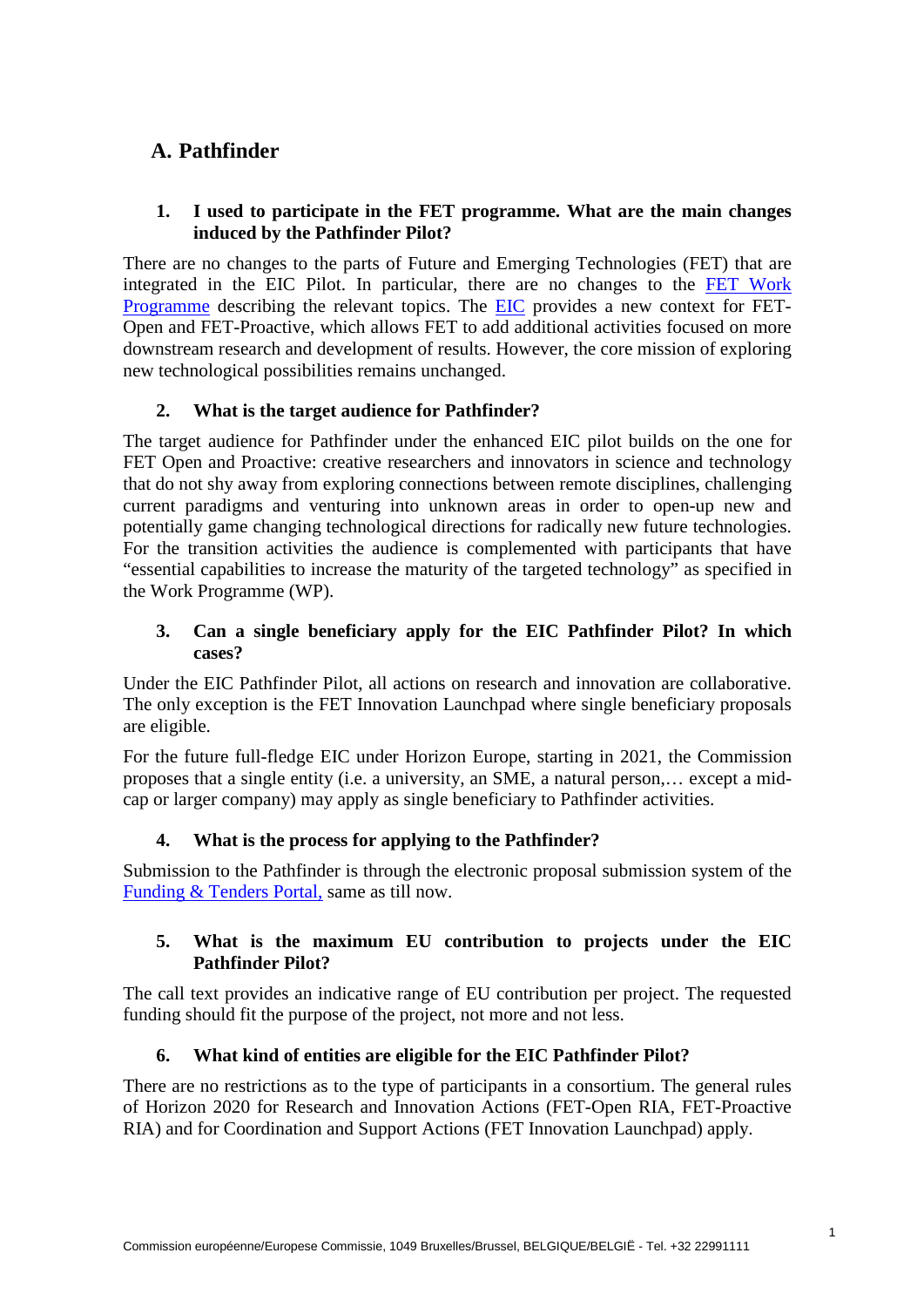# **7. What kind of projects are eligible for the EIC Pathfinder Pilot?**

Proposals for the EIC Pathfinder Pilot (FET-Open) have to satisfy the FET gatekeepers (see question [8\)](#page-3-0). The EIC Pathfinder Pilot (FET-Proactive) seeks for cutting-edge highrisk / high-reward research and innovation projects that aim to demonstrate a new technological paradigm within the scope of the sub-topics. Finally, EIC Transition to Innovation Activities and FET Innovation Launchpad proposals have to build on the results of an existing FET project (but not restricted to previous beneficiaries).

# <span id="page-3-0"></span>**8. What are the EIC Pathfinder Pilot gatekeepers?**

The FET gatekeepers in the EIC Pathfinder call (FET-Open) are conditions (radical vision, breakthrough technological target, ambitious interdisciplinary research) that must all be convincingly satisfied. If even one of them is not convincingly satisfied according to the evaluator's assessments, the proposal can be declared out of scope and will not be further evaluated.

**9. Our start-up has a deep-tech product that is relevant to FETPROACT-EIC-05-2019, but we cannot find any mention on the call in the FET Work Programme 2018-2020. Does that mean that our high-tech idea will be evaluated only by "risk finance experts"?**

The topic FETPROACT-EIC-05-2019 is only present in the EIC WP but it is a proper Pathfinder FET topic and is evaluated in the same way as other FET Proactive topics. The range of expertise that will be involved in the evaluation is determined by the topic of the proposal and the nature of the work proposed.

# **10. Our research group has a FET-OPEN project and is about to file a patent with high commercial potential (TRL 2 or 3). We do have an IPR agreement in the consortia. Where do we go from here?**

EIC FET Innovation Launchpad or EIC Transition to Innovation may be relevant, either with members of the current consortium or with different partners.

#### **11. Is a start-up with high potential, high-risk disrupting business model (based on mix of incremental fintech) eligible for Pathfinder funding?**

There are no restrictions as to the type of participants in a consortium. The general rules of Horizon 2020 apply. The proposals must satisfy the FET gatekeepers for the EIC Pathfinder Pilot (FET-Open RIA) call.

# **12. What are all the FET proactive topics under the EIC Pilot that will be open in 2019 and 2020? [They are currently spread across two different work programmes.]**

− Selected emerging paradigms under the EIC (note that there are FET Proactive topics in 2020 that are not part of the EIC Pilot).

2019 (EIC WP)

- Human-Centric AI
- Implantable autonomous devices and materials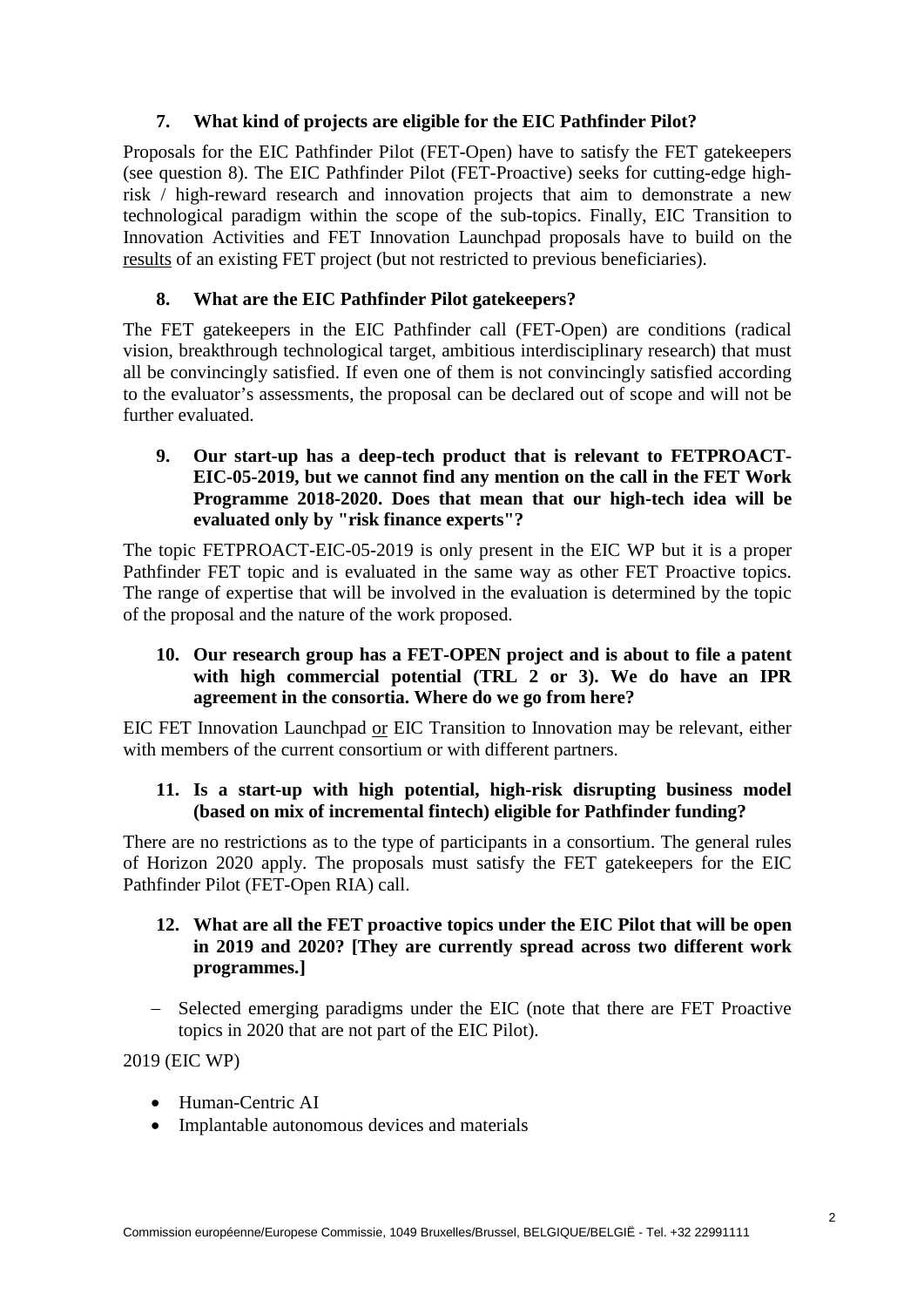- Breakthrough zero-emissions energy generation for full decarbonisation
- − Transition to Innovation Activities

2020 (FET WP)

- Future technologies for social experience
- Measuring the unmeasurable Sub-nanoscale science for Nanometrology
- Digital twins for the life-sciences

2020 (FET WP)

- Environmental Intelligence:
	- o New techniques for creating and using dynamic models of environmental evolution
	- o Radically novel approaches to resilient, reliable and environmentally responsible in-situ monitoring

# <span id="page-4-0"></span>**B. Transition Pathfinder/Accelerator**

#### <span id="page-4-1"></span>**13. What are connections between the Pathfinder and the Accelerator?**

There is no automatic or prescribed way to move from Pathfinder to Accelerator in the Enhanced EIC Pilot (it is proposed to have easier access to evaluation under the full fledge EIC to be launched under Horizon Europe starting in 2021). Pathfinder does provide ways to increase the level of maturity of a result where Accelerator funding may become possible, for instance through the FET Innovation Launchpad or the EIC Transition to Innovation Activities. The EIC also provides training and coaching services to this aim. An indication of the suitability of either programme can be checked on the on-line selection wizard.

## **14. We are a small SME that successfully finished a FET-Proactive project last year with promising results. Do we automatically qualify to the Accelerator?**

(See also question [13\)](#page-4-1) Starting in 2021, the proposed easier access will entail a limited evaluation for an innovation stemming from Pathfinder to receive support under the Accelerator.

#### **15. When should an application be submitted to Innovation Launchpad and when is Transition to Innovation Activities more applicable?**

Both are different. Innovation Launchpad is for preparing initial steps on the road to innovation and impact (e.g. Market and competitiveness analysis, Technology assessment, etc.). It does not support substantial research or development work. It provides mainly a learning exploration and learning opportunity to start changing from a pure researchers' mindset to including an innovation perspective. The Transition to Innovation Activities on the other hand require a more mature stance from the outset,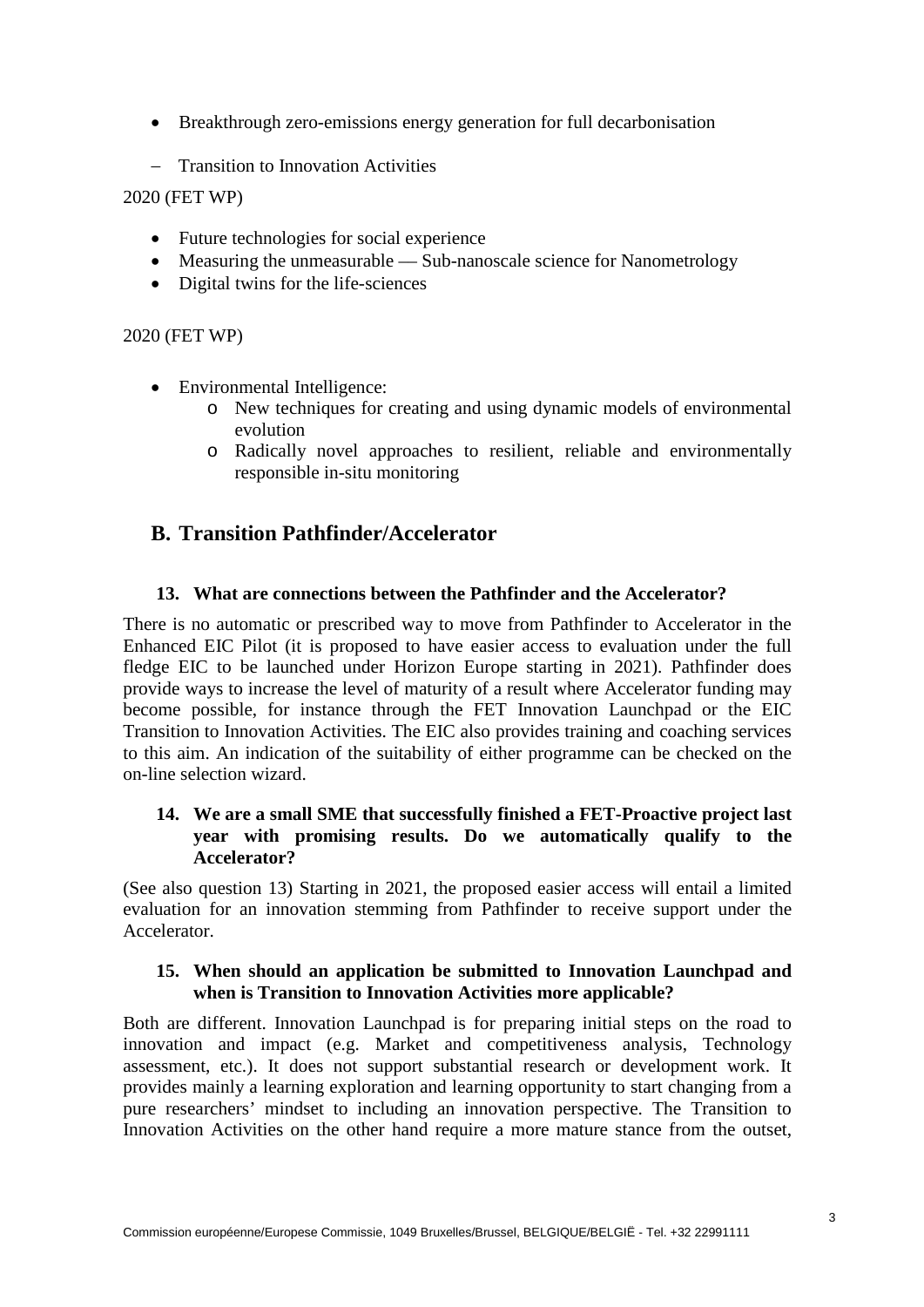with an already clear plan. It allows for substantial research and development work to mature the technology, in addition to an innovation and exploitation perspective.

# **16. Some very nice results came out my part of a FET project of which I am not the coordinator. How do I know whether these results can be used as base for a Launchpad or transition to Innovation application; how do I know whether it is eligible?**

For any result that comes out of a FET project the Innovation Launchpad or Transition to Innovation Activities provide possibilities for follow-up. If you are owner of that results you can apply. If you are not the owner you need an agreement with the owner of the result. [National Contact Points](https://ec.europa.eu/info/funding-tenders/opportunities/portal/screen/support/ncp) (NCPs) in your country or region can give you support to answer these and other questions as well as to find partners for your project if needed.

# **17. Should Transition to Innovation Activities be considered as a regular RIA (at least 3 partners, etc.)?**

Yes. With the full-fledge EIC under Horizon Europe, starting in 2021, EIC Transition activities and EIC business acceleration services will provide for a wider range of types of action and support.

#### **18. Should Transition to Innovation Activities be led by industry, or can I apply as researcher too?**

There are no additional conditions on consortium composition. The call text states that 'The project shall be driven by a partner with the vision, ambition and commitment to bring the technology to actual use (possibly through the creation of a start-up or spinoff).' In addition, "Participants must have essential capabilities to increase the maturity of the targeted technology".

# <span id="page-5-0"></span>**C. Accelerator general questions**

#### **19. How will confidentiality be ensured? Is there a guarantee that my data is not handed over automatically to third parties like private investors?**

When it comes to personal data, it is processed in accordance with Regulation (EU) No 2018/1725 on the protection of individuals regarding the processing of personal data by the Union institutions, bodies, offices and agencies and on the free movement of such data.

Sharing personal data contained in proposals with EIC Fund in the framework of grant management is allowed under the relevant Privacy Statement on Grant management [\(link\)](http://ec.europa.eu/research/participants/data/support/legal_notice/h2020-ssps-grants_en.pdf). More specifically, point 6.1 of its 'List of recipients' [\(link\)](http://ec.europa.eu/research/participants/data/support/legal_notice/h2020-ssps-grants-recipients_en.pdf) indicates that access to personal data is provided on the ''need to know'' principle to 'authorised staff of other [...] EU institutions and bodies'.

At the same time, connecting EIC Fund potential investees to interested private coinvestors is core to the EIC Fund value proposition. In that regard in the cases where third-party co-investors are interested in obtaining more in depth information about a specific EIC Fund investee, they will need to request a consent from the latter as well as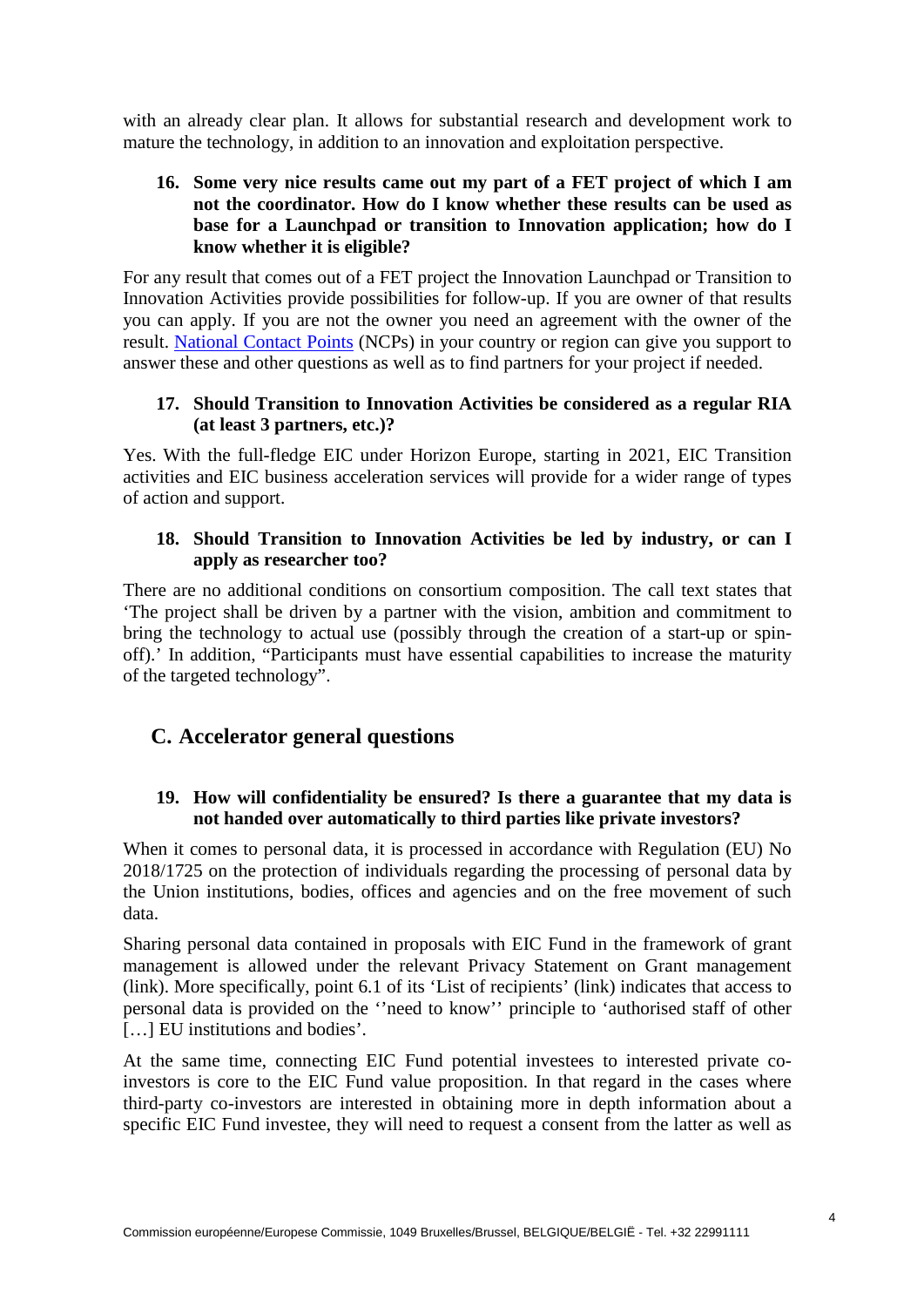potentially sign a Non-Disclosure Agreement (NDA), just like in commercial transactions where the investor signs a NDA before undertaking due diligence.

# **20. Which are the advantages of the blended finance compared to grants only?**

The advantages of the blended finance come in different dimensions but, inter alia, include:

- thanks to the private finance/equity component, provide a deeper and longer support to the beneficiary including for Technology Readiness Level (TRL) 9 and market deployment activities that may not be supported by any grant at EU or national level due to State Aid rules, hence de-risk even more innovation and bridge the "innovation valley of death" and bring it closer to investors.
- ability to involve public and private investors, thereby increasing the total amount of financing to projects as compared to support through grants only
- ability to gain a valuable partner (private investors) supporting the company's goto market efforts through mentoring, strategic advice and access to a broad network of partners ("smart money")
- higher alignment of interest of company founders with the successful outcome of the project

Securing an investment from private investors on a stand along basis might otherwise not be sufficient or not possible at all. This could result from private investors perceiving certain breakthrough investments too risky, or perceiving the horizon is too long or the investment round too large. Additionally, some private investors share a narrow interest in new technologies, developing interest only in niche areas relevant to their own line of businesses. By combining the benefits of the grant and the investment in the form of blended finance all actors involved - especially the founder (s) of the company - benefit from a financing structure better tailored to their needs irrespective of the company development stage they are in.

Hence blended finance represents a win-win-win solution for all parties:

- For the **founder (s)** with the gain of a non-dilutive investment in the form of a grant, combined with an investment and the possibility of a valuable partnership with other public/private investors fully aligned with the successful outcome of the project).
- For the **private investors,** who benefit from de-risked investment opportunities.
- For the **European Union**, which provides better and deeper support to European innovators and enhance the Union capabilities to challenge its major competitor.

# **21. What are the advantages of the EIC investment vs. private equity?**

The Accelerator only supports proposals that are too risky, thus not appealing enough to attract sufficient funding from private investors.

The EIC Fund, in comparison with typical venture capital / private equity investor will:

- Invest in projects whose associated risks are considered too high for a typical private investor on a stand-alone basis
- Be in the form of blended finance, i.e. comprise also of a grant component.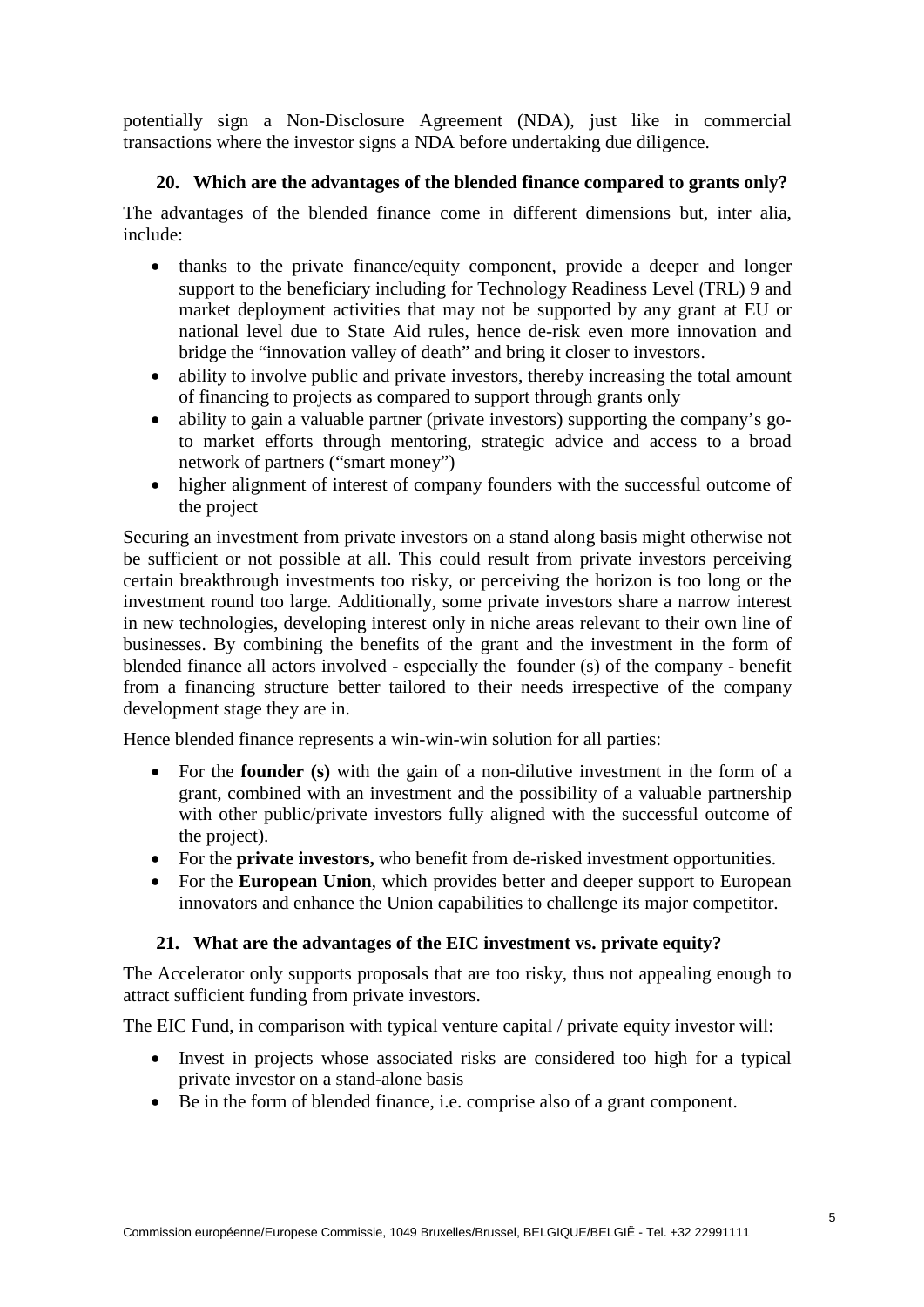- The investment aims to provide patient capital having a longer holding period than typical VC investments, and on an "impact investment" basis rather than pure "return on investment".
- The EIC Fund through its partner network will provide access to mentors who can offer dedicated advice and open doors for market access to EIC Fund investees.
- The features of the funding will typically be more founder friendly than those of VC funds, in terms of % stake in the company / valuation, investment conditions, etc.
- Enhance the possibility for the founder(s) to find additional co-investors and provide him/them with leverage for negotiating better terms with them.

#### **22. What reporting requirements are needed for equity investment on top of the standard SME Instrument grant requirements?**

Overall, the Commission intends to promote a simplified but effective management approach, with the aim to be overall consistent and avoid any unnecessary additional work for the beneficiary.

Reporting on the grant has been reduced compared to Horizon 2020 practices: in addition to a single final report, reporting will take the form of regular progress meetings chaired by the Commission and involving also representatives from the EIC Fund where blended finance has been awarded. Approval of work carried out (go/no-go) will be reduced to a 2 week delay so as to provide certainty to the company and its investors.

As a consequence, and to the maximum extent possible at least during the lifetime of the Grant, it is the intention of the Commission that reporting requirements on equity and related milestones will be aligned with those provided for in the Grant Agreement. Where necessary, those initially agreed in the Grant Agreement will be adjusted to those subsequently agreed with the EIC Fund.

Reporting requirements for blended finance will be made available to applicant companies and included in the term sheet of the EIC Fund. Such reporting requirements may comprise business/technological activity parameters, financial related performance, milestone achievement, specific tax related reporting, amongst others.

**23. With the enhanced EIC Pilot, the grant part will be distributed as a prefinancing with just one financial reporting at the end of the project. In case the EC stops the grant, does this mean that the pre-financing will have to be reimbursed?**

After the signature of the grant agreement between the EC and the company, a first or single pre-financing will be issued, depending on the duration of the project.

It will remain the property of the EU until the payment of the balance at the end of the project, once final report accepted.

Should the Agreement be ended by anticipation, the grant will be paid based on the action's eligible costs incurred until the date of termination, with the limit of the maximum grant amount set out in the grant agreement.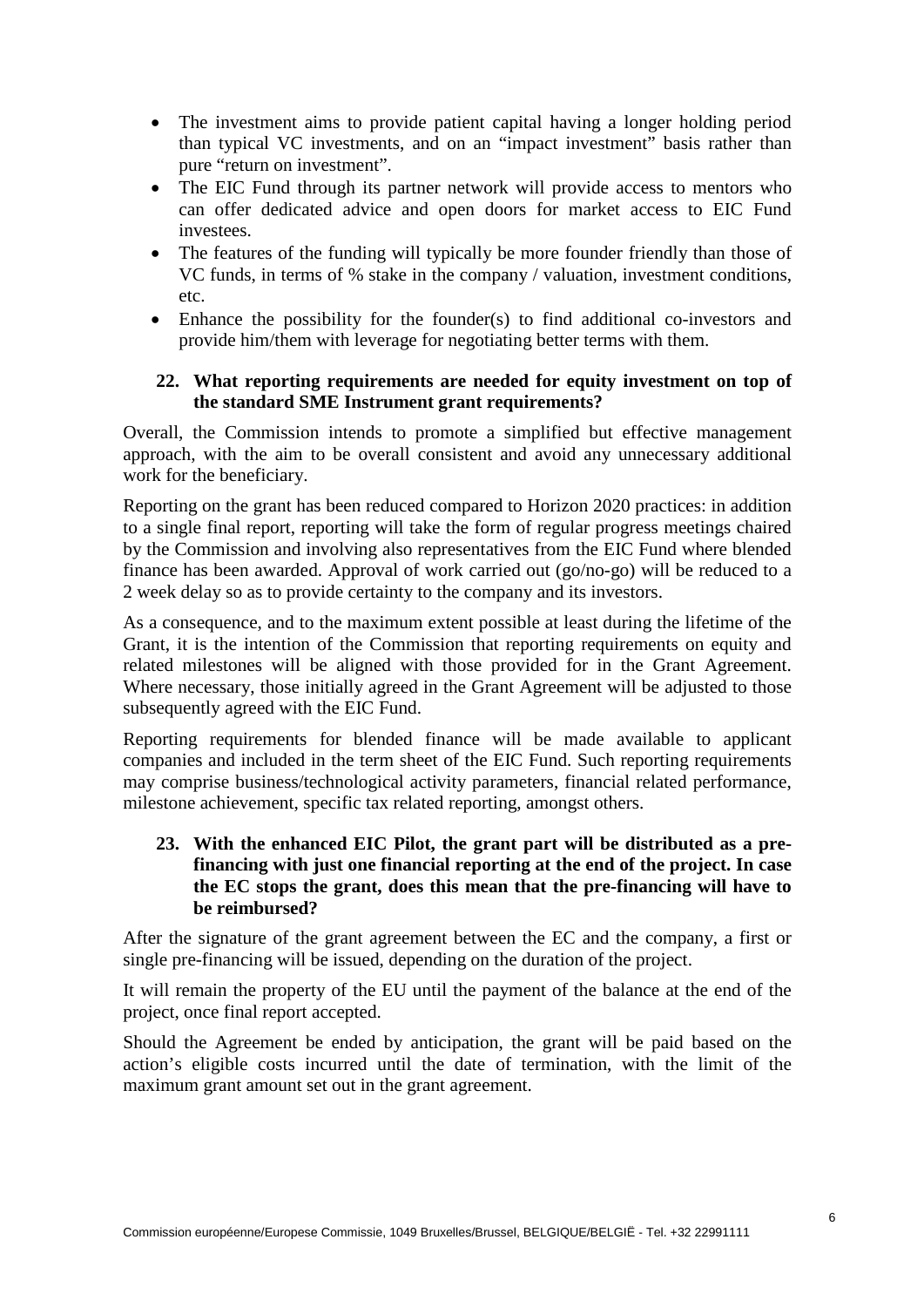## **24. Can I apply for an equity-only support?**

No. Not under the Enhanced EIC Pilot.

That possibility will exist under Horizon Europe, in particular for pure scale-up operations (TRL9 and above, small mid-caps) under the fully fledge EIC of Horizon Europe starting in 2021.

# <span id="page-8-0"></span>**D. SME Instrument Phase 1**

#### **25. We were going to apply for SME Instrument Phase 1. Is there an alternative funding opportunity at EU level?**

The SME Instrument Phase 1 is open for proposals until 5 September 2019. You may consider what supports are available from your regional or national promotional agencies.

#### **26. What are the consequences if an SME applies for Phase 1 in EIC-Accelerator and, for various reasons, no longer applies for Phase 2?**

Beneficiaries of the SME Instrument Phase 1 are not obliged to apply to the EIC Accelerator Pilot Phase 2.

# <span id="page-8-1"></span>**E. Eligibility/target**

#### **27. What is the target audience (projects and companies) for the Accelerator?**

The EIC Accelerator Pilot supports high-risk, high-potential SMEs looking for substantial funding to develop and bring to market ground-breaking concepts that could shape new markets or disrupt existing ones in Europe and worldwide.

Eligible applicants are for-profit  $SMEs<sup>1</sup>$  $SMEs<sup>1</sup>$  $SMEs<sup>1</sup>$  established in the EU or in countries associated to Horizon 2020, including young companies and start-ups, from any sector.

There are no set topics but negative impacts on climate and the environment should be avoided.

Other partners, such as research providers or larger companies, cannot be direct beneficiaries but can be involved as third parties, usually in a subcontracting relationship, and do not necessarily need to be established in the EU or countries associated to Horizon 2020.

#### **28. What is the definition of deep-tech? Will deep-tech companies be the exclusive target of the Accelerator?**

Deep-tech innovation could be described as the one featuring an intense R&D content with multiple interactions between *a priori* distinct scientific domains and requiring

<span id="page-8-2"></span><sup>&</sup>lt;sup>1</sup> In order to assess your SME status, you can refer to the [EU user guide.](http://ec.europa.eu/growth/tools-databases/newsroom/cf/itemdetail.cfm?item_id=8274&lang=en)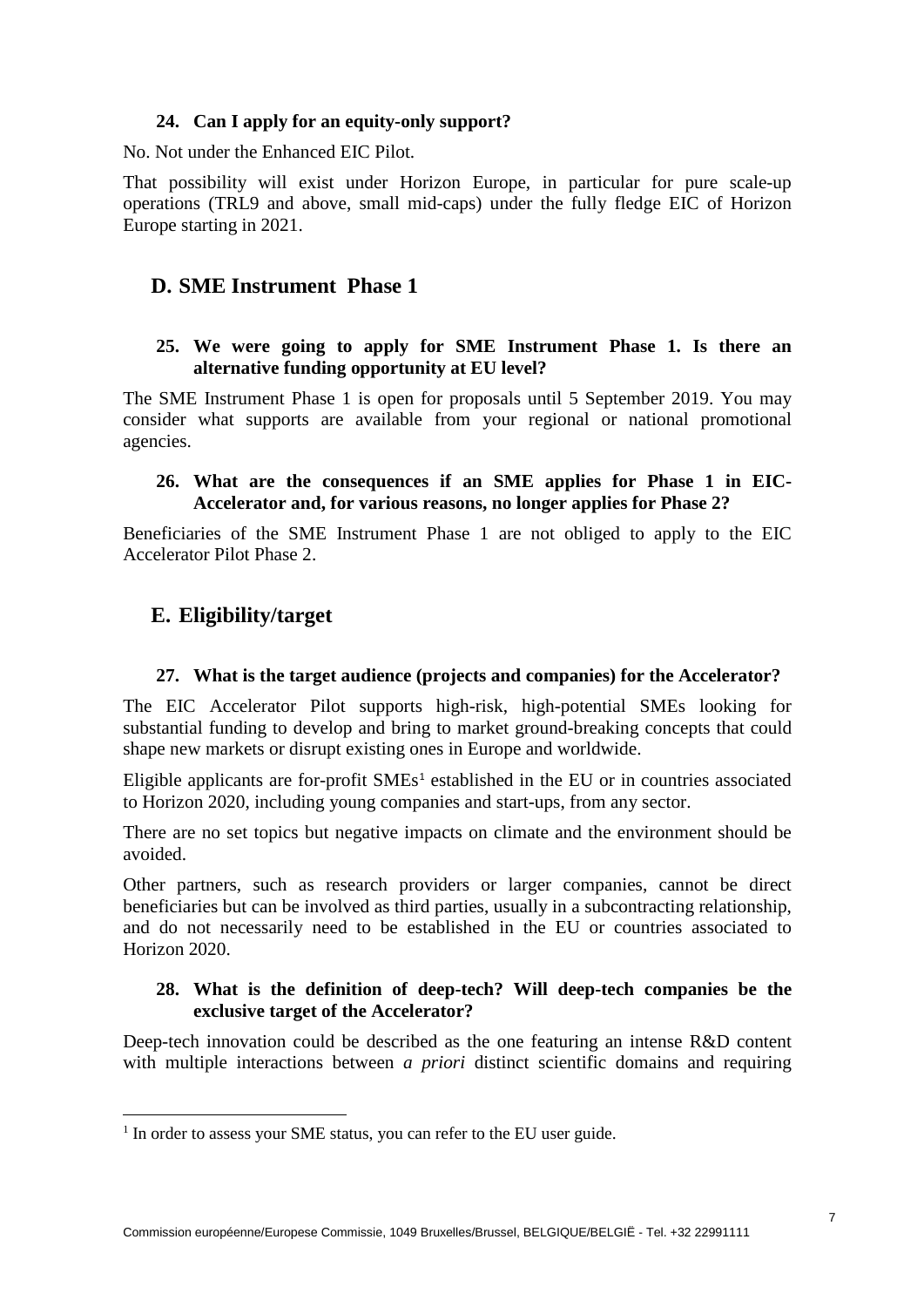abundant and patient capital to face a high risk of failure offset by a very high potential for gain.

The Accelerator supports different types of innovation, including deep-tech, but not only: any project aiming at bringing to market ground-breaking concepts that could shape new markets or disrupt existing ones, including social innovation projects, are also welcome.

# **29. Is it still possible to apply as a consortium to the Phase 2 grant-only option after the June cut-off?**

It is not possible after the  $5<sup>th</sup>$  June 2019 cut-off.

# **30. Are SME Instrument Phase 2 beneficiaries eligible for the Accelerator?**

No, if the SME Instrument project is still ongoing (i.e. no concurrent implementation).

Yes, provided that the SME Instrument project is finished and the financing requested for the Accelerator (whether grant only or blended finance) clearly covers different activities and costs than the ones covered by the previous funding (i.e. no double funding), albeit connected and complementing these.

# **31. Is it possible for a start-up (without balance sheet) to apply for the Accelerator?**

Yes, as long as they comply with the conditions defined in the SME self-assessment questionnaire.

# **32. Will a participant be able to partner in an EIC Accelerator Phase 2 project if they are taking part in another Accelerator project?**

The EIC Accelerator Pilot Phase 2 is a mono-beneficiary scheme and you can only make one proposal submission at any time (no concurrent submission). You can resubmit a proposal after rejection. If a proposal has been accepted for funding, and for the duration of the project concerned, further proposals would not be eligible (no concurrent implementation).

Participation as a third party (subcontractor) to another Accelerator project or as beneficiary in other H2020 funding opportunities may however be possible as long as the same activities are not funded twice (no double funding).

# <span id="page-9-0"></span>**F. Technology Readiness Level (TRL)[2](#page-9-1)**

# **33. What are the eligible costs for a grant-only proposal submitted to the EIC-Accelerator Phase 2? What are the specific activities under TRL8 and how do they differ from TRL 9 activities?**

The conditions for the eligibility of the costs under the grant-only actions are set out in the grant agreement. The applicants should detail in their submission which activities are

<span id="page-9-1"></span><sup>&</sup>lt;sup>2</sup> [https://ec.europa.eu/research/participants/data/ref/h2020/wp/2014\\_2015/annexes/h2020](https://ec.europa.eu/research/participants/data/ref/h2020/wp/2014_2015/annexes/h2020-wp1415-annex-g-trl_en.pdf) [wp1415-annex-g-trl\\_en.pdf](https://ec.europa.eu/research/participants/data/ref/h2020/wp/2014_2015/annexes/h2020-wp1415-annex-g-trl_en.pdf)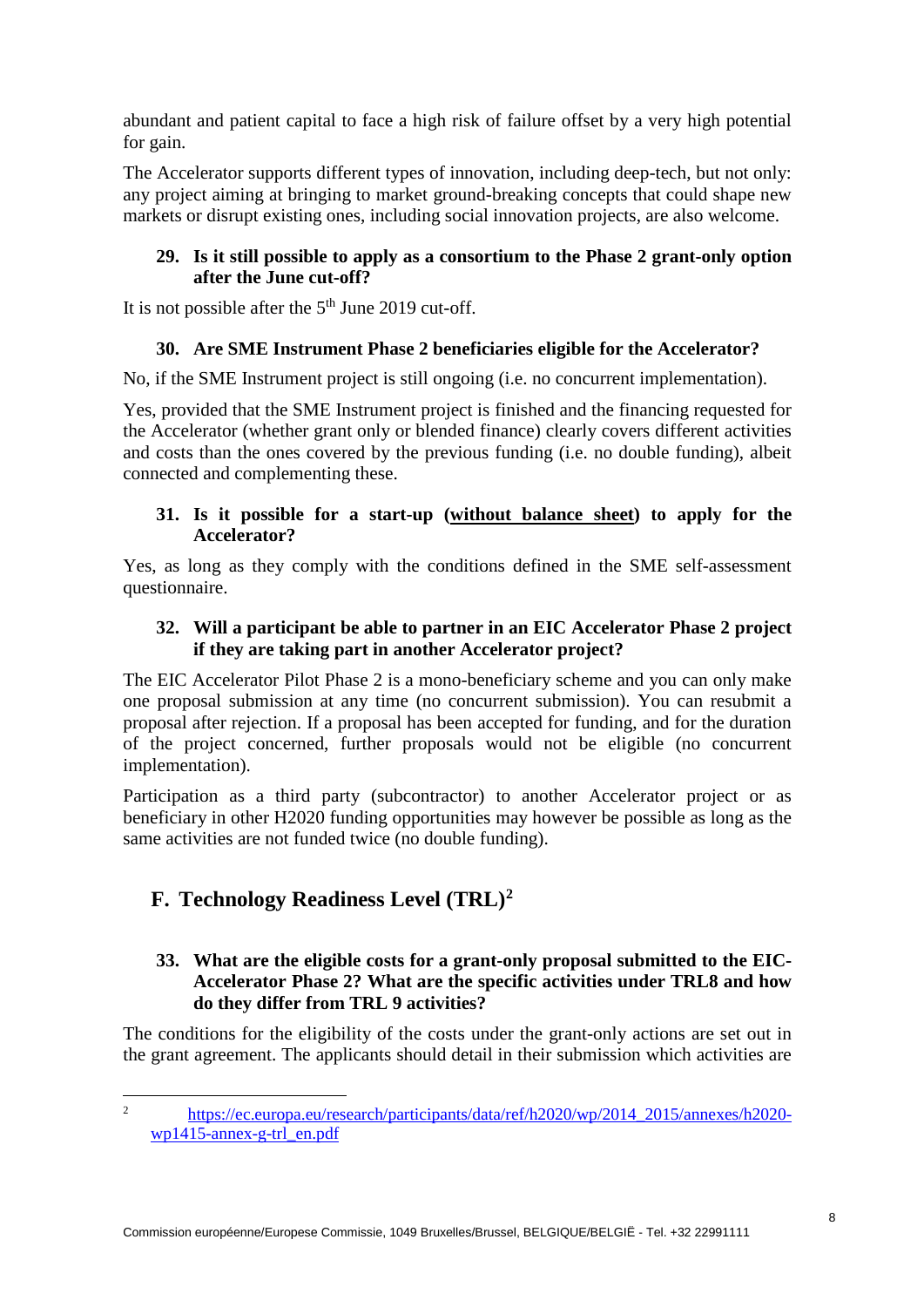supported by the grant – namely from TRL 6 to TRL8. But even for a grant-only proposal, TRL9 and deployment activities have also to be detailed although not covered by the grant, as a demonstration of the intention and ability of the beneficiary to deploy to market, and of the expected impact of the proposal.

When it comes to the definition of the specific TRL activities, reference will be made to the [General Annex G](https://ec.europa.eu/research/participants/data/ref/h2020/wp/2014_2015/annexes/h2020-wp1415-annex-g-trl_en.pdf) of the Work Programme and additional details and examples will be provided in the Guide for Applicants.

## <span id="page-10-0"></span>**34. What are the eligible costs for specific activities TRL 9 or above?**

As TRL9 and market deployment activities cannot be covered by the grant, the concept of "eligible costs" is not applicable to these.

Equity provided to the company can hence be used to cover any such related expenses, but also to provide for the 30% co-financing of the TRL6 to 8 activities covered by the 70% grant: equity is an asset of the company that can use the way it sees best.

The activities of TRL 9 or above will cover activities in preparation for the innovation to be ready for full-scale operations as well as commercialisation activities.

The application form will detail which activities are supported by the grant and which will be covered by the equity and/or other sources of funding if any. This will be reflected in both the Grant Agreement and the Investment Agreement.

#### **35. Where and when will information on TRL be requested?**

Information on the TRL or its equivalent for non-technological innovation will be requested in the proposal at the submission stage in order to assess the compliance with the related provisions in the Work Programme (i.e. at least undertake activities of TRL 6 or above up to TRL 8 included, and financing of activities above TRL 8 through equity only)

Applicants are required to provide detailed information about the TRL level (or its equivalent for non-technological innovations). In that context, applicants should be aware that activities above TRL 8 can only be funded thanks to the blended finance option (equity).

#### **36. Who will ultimately decide on the classification of activities under TRL 8 or 9 and beyond?**

The assessment of the TRL (or equivalent for non-technological innovation) will be performed by experts during the 2 steps of the evaluation process. The TRL (or equivalent) is considered in the assessment of the eligibility and admissibility as indicated in the Work Programme. The final classification will be done during the interview by the jury, based on the information provided in the submission forms and further details and explanations provided during the interview.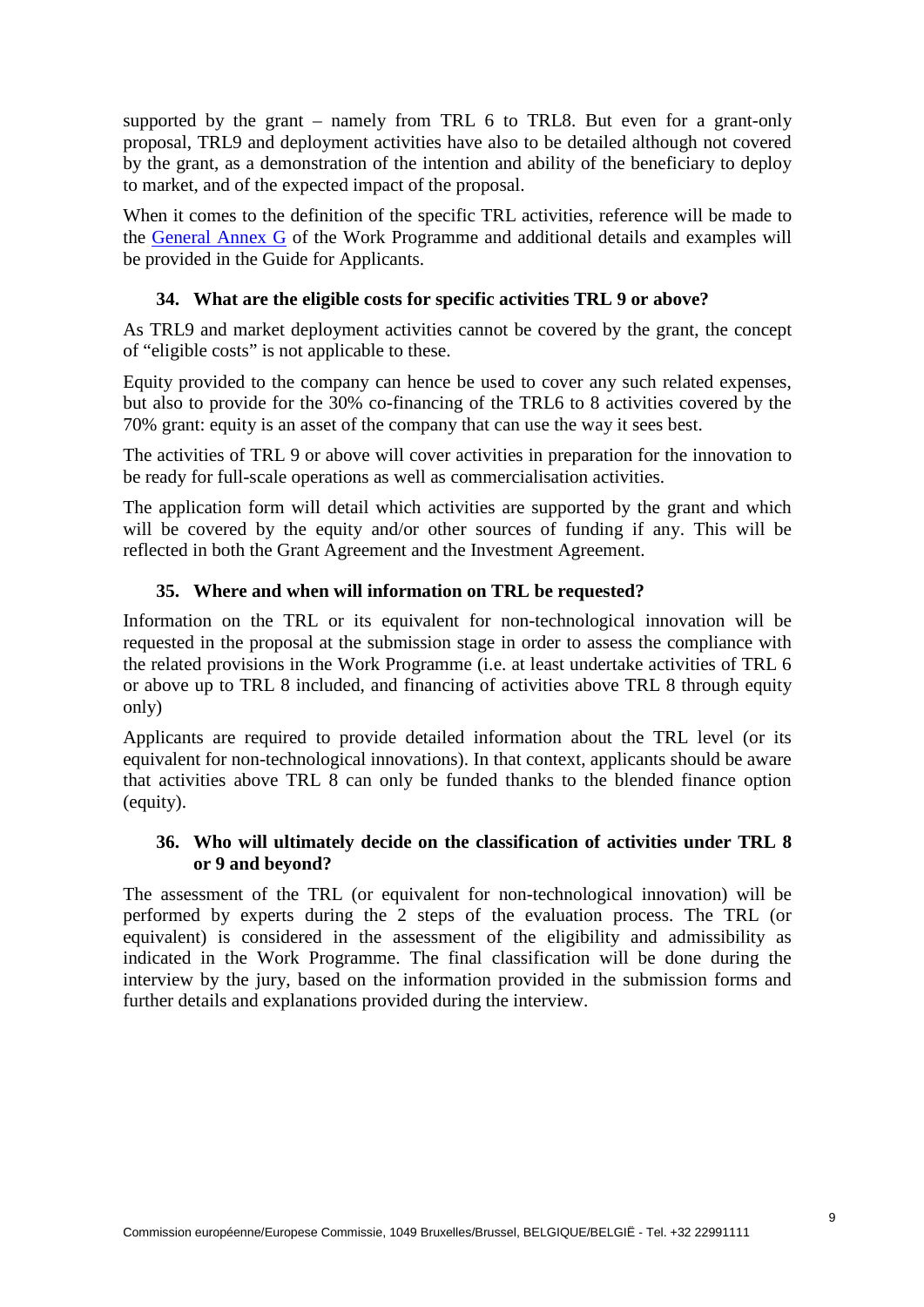**37. Before the application is handed over to the remote evaluation by experts, will there be an initial assessment of the TRL of activities envisaged, to identify the right type of support (grant only or blended finance; or grant refused). Who will be in charge of this initial classification of activities regarding their TRL?**

TRL assessment is not considered as an eligibility issue. It will hence be performed by evaluators – remote evaluators and jury members.

## **38. When replacing the "initial grant requested" in case of a "change into blended finance" decision, will that replace the whole requested grant or only the grants for those activities above TRL 8?**

The grant part of the blended finance proposals will be reduced by the amount of the grant requested for activities above TRL 8. It is the jury that will propose the cut, based on data and information included in the proposal and additional explanations collected during the interview This amount will be transferred to the equity part, in the case of a blended-finance proposal or if consent to receive a counter proposal has been given in the proposal.

#### **39. What happens if I did not tick the equity button in the template and there are activities seen as TRL 9 activities by the evaluators?**

If you did not apply for blended finance and did not give your consent to receive a counter-proposal (combination of grant and equity), the potential grant will be reduced.

The proposal may still be considered for selection and funding, though. But one must stress that if the proposal contains no information as to how TRL9 and above activities will be funded, as the company intended to cover these by the grant requested, it runs the risk that the proposal will not be retained.

# **40. Is the equity component applicable to TRL 6 activities? Will the EIC Fund be ready to join an investment round, in parallel to a grant, in TRL6?**

See answer to question [34.](#page-10-0)

The equity investment made by the EIC Fund will be made complementary to the grant. The grant agreement and the investment agreements will reflect the scope of the coverage of the activities expected to be delivered by the founders.

Equity is an asset of the company, who can use it the way it sees best. It can be used for example to cover some RDI activities - namely the 30% co—financing of the TRL6 to 8 activities covered by the 70% grant, as well as to pay for TRL9 activities and above.

# **41. 41. If the grant is insufficient to cover all of the 70% of the eligible costs of TRL 6 to 8 activities, can the equity be used to cover the difference?**

As indicated under questions 34 and 40, equity (or any future form of reimbursable support) is neither linked to the concept of eligible costs, nor to a specific TRL. It is because a public authority cannot provide grant above TRL 8, due to State Aid rules of the Union, that the EIC provides equity to continue supporting a project's implementation beyond that limit.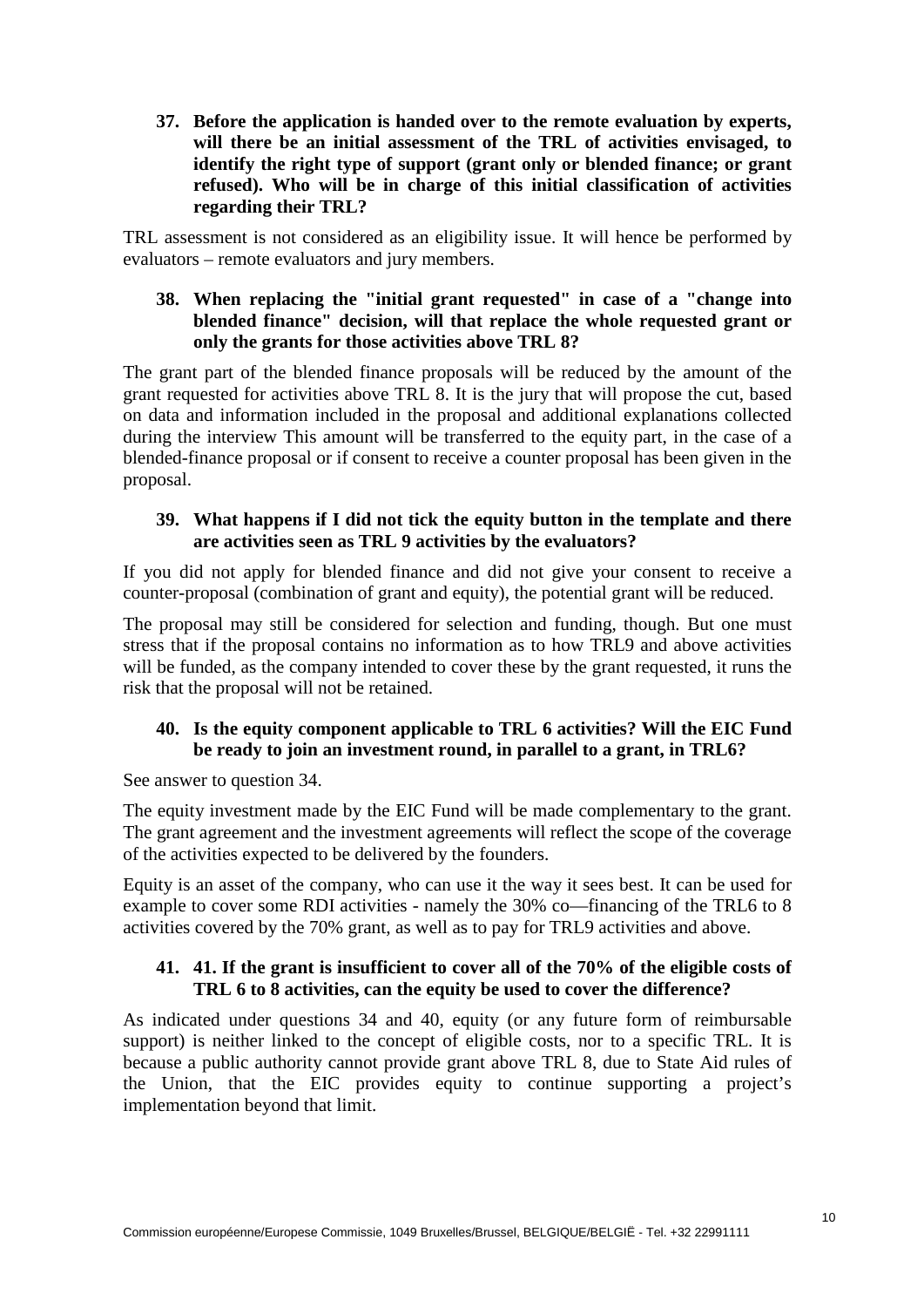Equity is an asset of the company, that it can use to the best of its interests. As indicated under above-mentionned questions, it may indeed use it to pay for activities not covered by the grant, but also the 30% co-financing of TRL 6 to 8 activities. Henceforth, if the grant provided is insufficient to pay for 70% of these, due to the applicable maximum grant amount (see question 77), the difference may be paid out of the equity, out of the company's asset.

This being said, and more concretely, should it appear at evaluation that the whole equity would be burned to only pay for TRL 6 to 8 activities and that the company would have no other potential resources to start deploying its innovation, evaluation would probably return a negative result.

# <span id="page-12-0"></span>**G. Seal of Excellence**

**42. Will the EC award Seal of Excellence (SoE) to projects under both the Pathfinder and the Accelerator?**

The SoE will be only granted for the Accelerator.

#### **43. How will the SoE work for the grant-only part and for the blended under the Accelerator? Will there be any difference?**

Any proposal for the Accelerator Pilot, whether grant-only or for blended finance, and which is evaluated as deserving funding but cannot be funded due to available budget, will be awarded a Seal of Excellence for the activities that can be covered by a national/regional/local grant (TRL6 to 8). As for the Accelerator, such limitation relates to State Aid rules of the European Union.

## **44. I have a proposal that was not funded in the Accelerator but received a 'Seal of Excellence'. Where can I apply next and what are the benefits of the seal?**

The award of a Seal of Excellence allows a public authority, national or local, if it so wishes, to provide a grant to its beneficiary based on the evaluation performed by the European Commission, with no additional checks.

As to incentivize funding of Seal of Excellence, the Commission is moreover in the process of proposing:

- that such national or local public funding could be made at the **same level of funding and under the same cost eligibility rules** as those applicable to the SMEI Phase 2 and the Accelerator (70% of TRL 6 to 8 activities with a 20% flat rate for indirect costs), hence derogating to the usual lower applicable funding levels established by State Aid rules.
- that national and local authorities are given the possibility to **use "structural funds" (e.g. regional funds) of the European Union** they manage to provide such support

Finally, under the full-fledge EIC starting in 2021, **all Seal of Excellence including those awarded under Horizon 2020 will benefit from some EIC Business acceleration services**, as any direct beneficiary of the EIC.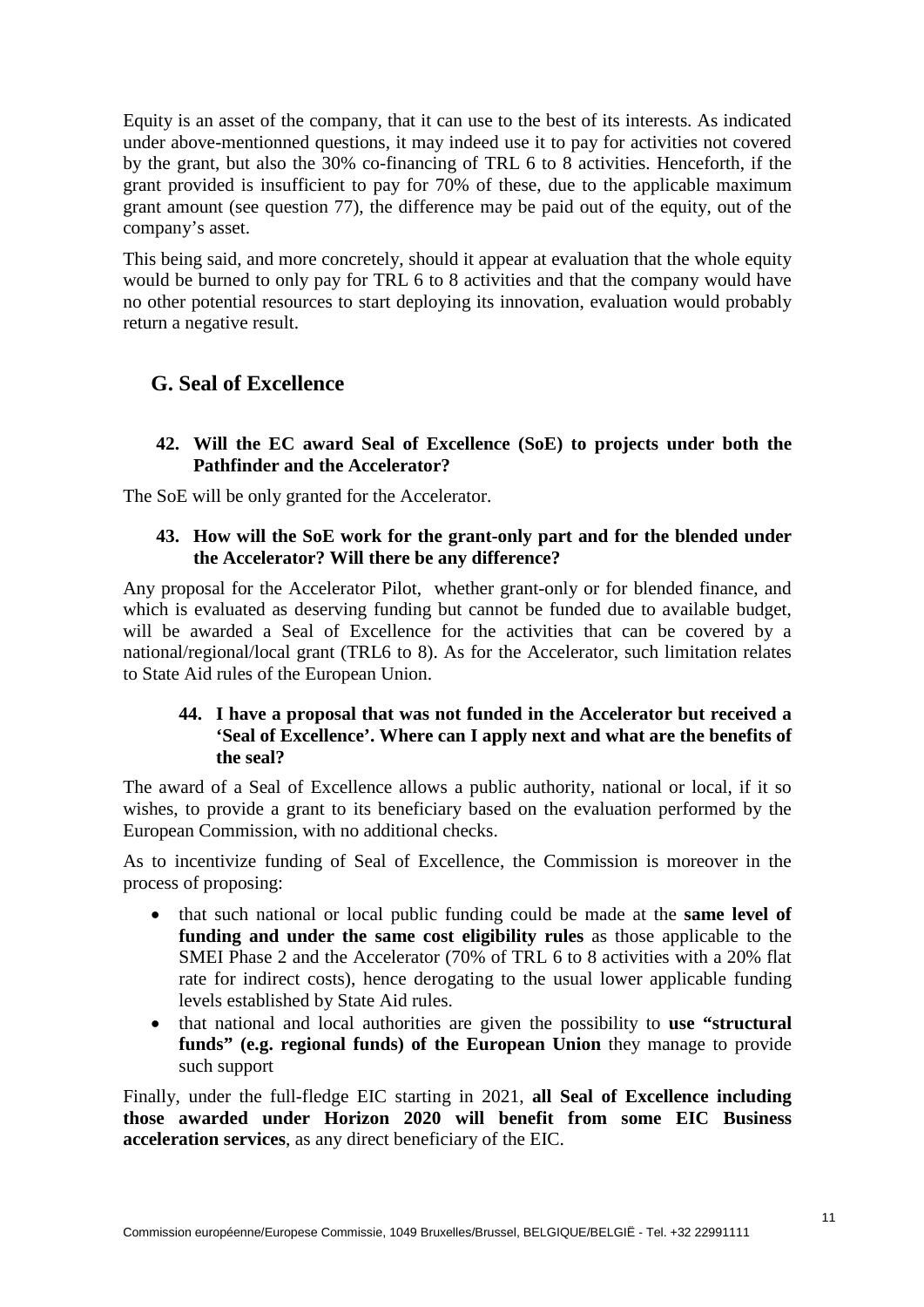<span id="page-13-0"></span>Please, visit the EU [Seal of Excellence website](https://ec.europa.eu/info/research-and-innovation/funding/funding-opportunities/seal-excellence_en) for more information.

# **H. Application**

# **45. What is the process for applying to the Accelerator grant-only option and for the blended finance?**

There is a continuous open call until the end of 2020 for bottom-up proposals with five cut-off dates: 9 October 2019, 8 January 2020, 18 March 2020, 19 May 2020 and 7 October 2020.

Applications must be submitted through the [Funding & Tenders Portal.](https://ec.europa.eu/info/funding-tenders/opportunities/portal/screen/home)

A single template for funding under the Accelerator is available in the EIC website for the two different options (grant-only and blended finance).

The structure of Phase-2 proposals is articulated around two main parts, respectively called Part A and Part B.

- Part A includes the Administrative forms in structured data and contains general information, administrative data of participating organisations, budget for the proposal, ethics issues and call-specific questions<sup>[3](#page-13-1)</sup>.
- Part B is the part dedicated to the project proposal where applicants should detail all elements related to the innovation they are requesting funding for.

Applicants positively evaluated for blended finance will go to the grant preparation steps and will in parallel undergo a separate due diligence processed by the EIC Fund for the equity component, where they will be asked for additional information.

## **46. What is the information that the companies will have to provide when applying for the grant-only and for the blended finance? What are the main differences?**

The information to provide will be detailed in the revised submission forms that are available as of the 5th of June 2019, 1700 CET. The new forms are based on the evaluation criteria detailed in the Work Programme.

Although all proposals are expected to detail TRL9 and above activities, only applicants for blended-finance will be requested to provide some specific additional financial information in a separate annex.

All applicants are also requested to provide a pitch deck that will provide a high-level overview of the various aspects of the proposals for expert-evaluators but that will also be used for the jury interview in case they are invited to the second step of the evaluation

<span id="page-13-1"></span><sup>&</sup>lt;sup>3</sup> In the Part A of the form, "...applicants that apply for grant only option will have the opportunity at the time of submission to give the European Commission consent to provide the requested amount of funding in the form of blended finance, should the evaluation conclude there are activities above TRL 8 […] The blended finance would replace the initial grant requested at the time of submission. Applicants that do not express such consent will not be considered for a blended finance and **may** be rejected."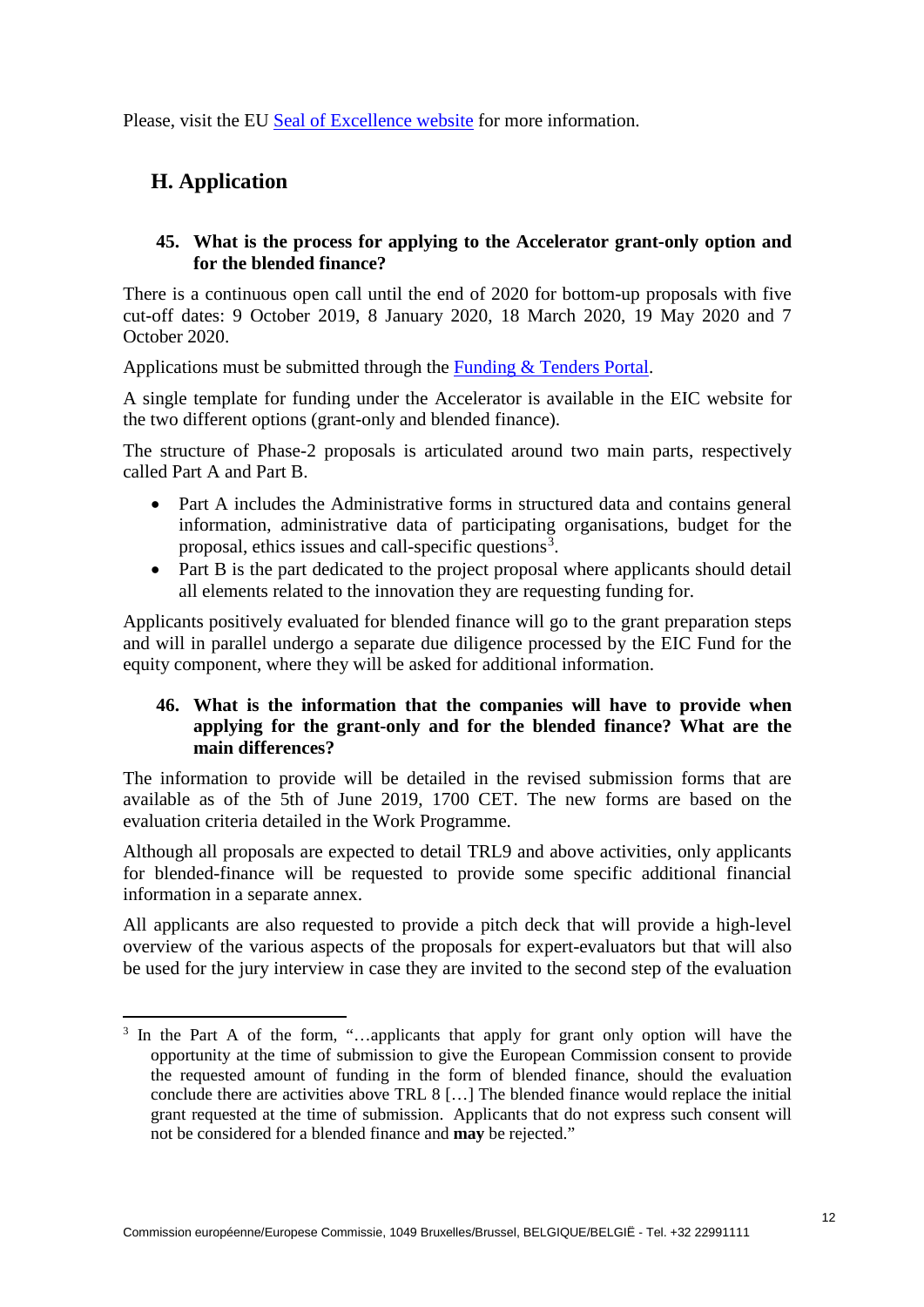process. Please note that only the pitch provided during the submission will be used during the interview (i.e. no update possible).

# **47. Where can I find the proposal templates and the guide for applicants?**

The information concerning the EIC is already in the in the [Funding & Tenders Portal.](https://ec.europa.eu/info/funding-tenders/opportunities/portal/screen/home) It will be updated according to the adopted Work Programme.

# **48. Who can help me in structuring and submitting my proposal?**

The submission and self-evaluation forms contain indications on the main points to include in the proposal and how they will be assessed. In addition, the [National Contact](https://ec.europa.eu/info/funding-tenders/opportunities/portal/screen/support/ncp)  [Points](https://ec.europa.eu/info/funding-tenders/opportunities/portal/screen/support/ncp) (NCPs) and the [Enterprise Europe Network](https://een.ec.europa.eu/) (EEN) provide support to applicants.

# **49. Is it possible to hand in several proposals for the EIC Accelerator Pilot at the same time?**

No. A company can only submit one proposal at a time. If more than one proposal is submitted, only the first one will be considered in the evaluation. In addition, an applicant needs to receive the evaluation results of previous submissions before it can submit a new one in case it was rejected. If a first submission is funded, the applicant will need to finalize that project before it can apply again.

## **50. Can we re-apply for the Accelerator – also in the case that the due diligence for the equity part was negative?**

If the due diligence for the equity part is negative, it would mean that fraud or misrepresentation or non-compliance were detected that could not be solved by mitigation measures. In such case, the company will not be entitled to re-apply.

# **51. Are there any limitations on resubmissions?**

There is not limitation on resubmissions, but applicants are invited to consider the comments provided in the Evaluation Summary Report (ESR). In addition, the report might contain possible recommendations on resubmission

# <span id="page-14-0"></span>**I. Evaluation and selection**

# <span id="page-14-1"></span>**52. How do the evaluation processes for both the grant and equity parts look like? How do they interrelate? Do they run in parallel or sequentially?**

Applications are evaluated in two steps: step 1 (remote evaluation) and, only for proposals that pass all quality thresholds, step 2 (face-to-face interview). Please, refer to the Enhanced EIC Pilot Phase 2 Guide for Applicants for further details.

The process of evaluation can recommend three outcomes: 'Go' decision, 'No Go' decision or 'change into blended finance' decision.

'Go decision' triggers EC conditional approval of an initial investment package (grant and equity component).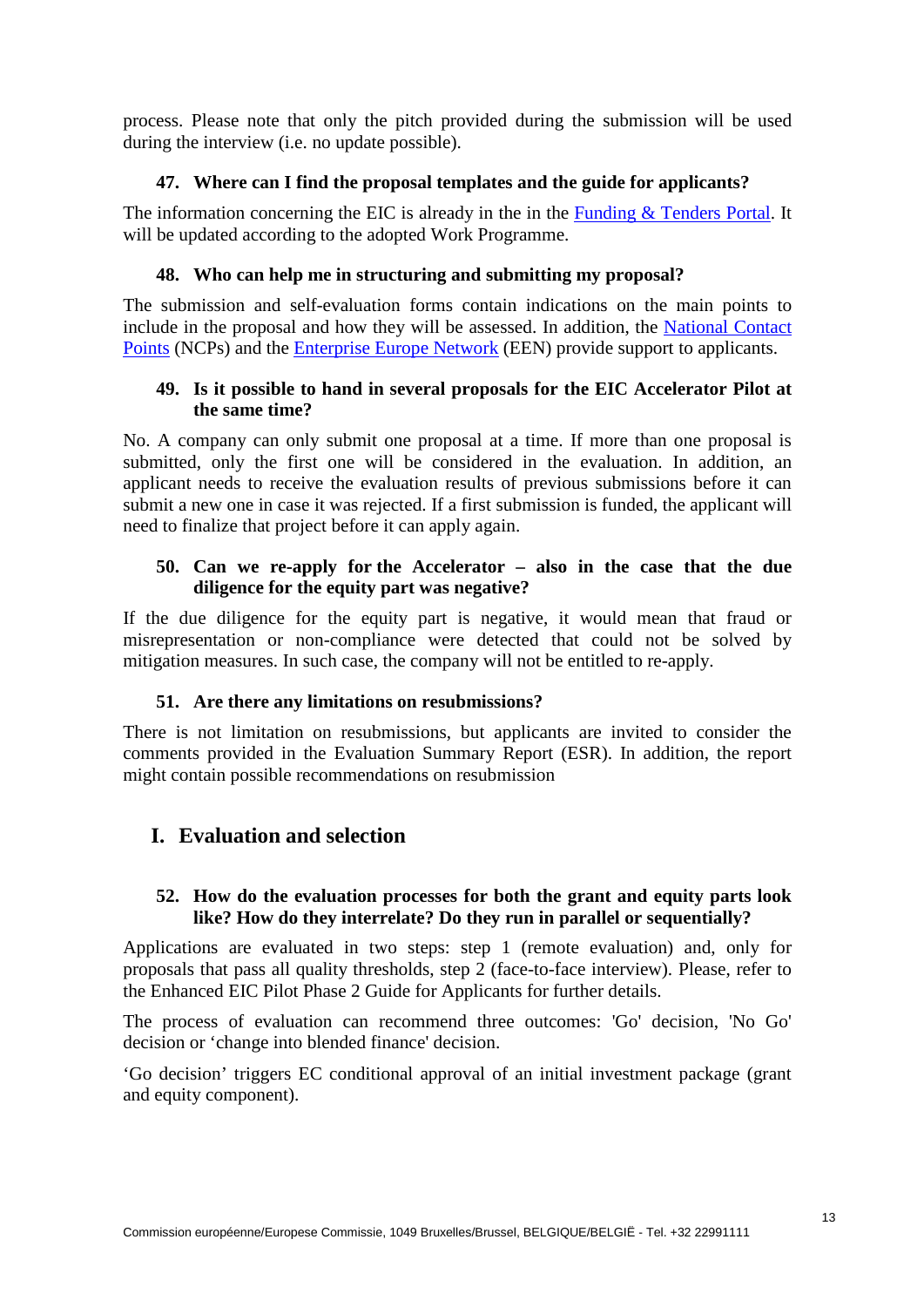Whilst the grant and investments processes will be launched and run in parallel, their respective length will lead to sequential conclusions.

At the start of the grant preparation process, the company will also be referred to the EIC Fund for a due diligence process for the equity component in order to (amongst others)  $(i)$  assess the compliance  $(AML/KYC<sup>4</sup>)$  $(AML/KYC<sup>4</sup>)$  $(AML/KYC<sup>4</sup>)$ , through a "pre-due diligence phase" and  $(ii)$  run a "market appetite "testing, whereby the EIC Fund will check if there are co-investors on the market willing to take an equity stake in the company.

If there are no co-investors, and upon positive conclusion of the due diligence phase and of the investment negotiation, the EIC Fund will nonetheless provide the investment needed by the company. If there are co-investors that are willing to participate in the investment round, and if the company gives its agreement to such a participation, the EIC Fund will co-invest alongside such market players.

The EIC Fund will be managed in such a way that it will not crowd-out investors in the market, i.e. if there is immediate interest which can fulfil the entire actual equity needs of the company, the EIC Fund will even assume the role of a mere matchmaker between the interested investor(s) and the company, and will not necessarily offer equity alongside the investor(s).

The final Investment package/ sum will be therefore adjusted depending on the outcome of the due diligence performed by the EIC Fund and the availability of co- or alternate investors.

It is unlikely that the result of the due diligence and investment negotiation processes will be known and closed at the time the grant agreement is ready for signature. Therefore, the European Commission will proceed with the signing of the grant agreement and the release of the initial pre-financing independently of that process. The grant agreement continuity will be however conditional on the positive outcome of the EIC Fund due diligence and subsequent investment agreement.

The EIC Fund will report the results of the pre-due diligence to the European Commission and will submit the final investment package to the EIC Fund governing bodies. The equity component will then be implemented alongside the grant component.

If the due diligence returns a "low risk" result, the proposal will be channelled to other European Union financial instruments for the equity component. In such a case, it must be stressed that failure to secure that component from that source or others, may lead to terminate the grant as for those proposals failing to due diligence or to conclude the investment agreement with the EIC Fund.

# **53. Which are the evaluation criteria for both the grant and equity parts?**

Proposals are evaluated by experts on the basis of three award criteria: 33% 'impact', 33% 'excellence' and 33% 'quality and efficiency of implementation'. The aspects examined under each criterion are described in the work programme.

In addition, the equity component will be subject to due diligence by the EIC Fund (see section [M. Due diligence\)](#page-24-0).

<span id="page-15-0"></span> <sup>4</sup> AML: Anti-Money Laundering. KYC: Know Your Customer.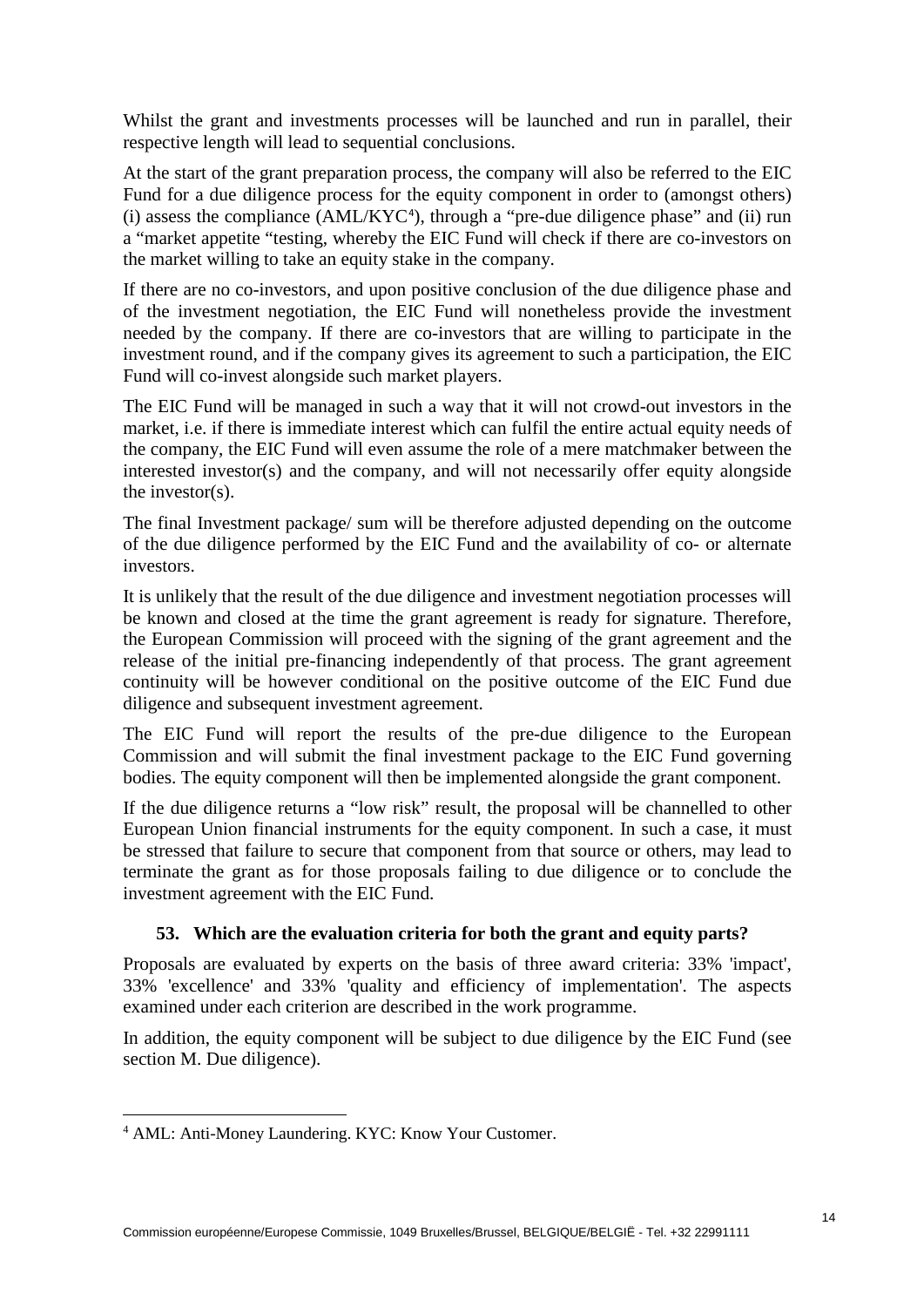# **54. Will the interview phase be maintained? Will it focus only on the grant part or on both parts?**

Yes, the interview phase (step 2) remains and applies to all options of the Accelerator Pilot (except for the SME Instrument Phase 1). The jury will assess the application as a whole (financing for both grant and equity component).

The Work Programme stipulates that "The 'leveraging of investments' and 'bankability' aspects are particularly examined in Step 2 of the evaluation of Phase 2 proposals". In particular for the equity, the jury will namely assess the need and use of the requested equity component and the associated timeline. The ability to raise funds will also be assessed.

## **55. It is possible that the evaluation outcome for an application for "grantonly" is that the EC changes it to "blended finance": must the applicant then /provide evidence for non-bankability?**

In the evaluation process, companies will be asked to describe how they have tried to attract funding and why they were not able to safeguard sufficient funding (nonbankability is simply understood as inability to attract sufficient funding).

Please note that the information is provided at the time of submission for both the grant part and the blended parts. In addition, the EC can only change the grant amount into equity (i.e. for activities above TRL8) if the applicant gives its consent at the time of submission.

Please note also that for the investment component of the blended finance, the EIC Fund may as part of its due diligence process, request additional information from the company regarding its commercial viability / non-bankability. Therefore, the EIC Fund may invite the companies to face-to-face interviews.

# **56. What is the expected time-to-inform and time-to-grant for both options?**

The time-to-inform for the Accelerator Pilot grant part remains 4 months and the expected time-to-grant for the grant part remains 6 months from the date of application. The due diligence shall start one month after the evaluation decision interview phase (step 2) of the evaluation. The due diligence and the equity investment should take an additional 6 months (on average) from the start of the due diligence process, depending on the length of the equity negotiation, **but without delaying** the effective conclusion of the Grant agreement and the start of the project 6 months from the date of application.

#### **57. Who will evaluate my proposal? Is there any difference depending on the option (grant-only and blended)?**

There is no difference: independent, external experts with strong backgrounds in technology/industry sectors, business and finance will carry out the evaluation in both cases.

# **58. Do I have the option to switch to blended financing after I have submitted my grant-only proposal?**

No, once submitted a proposal cannot be reworked before it has been evaluated.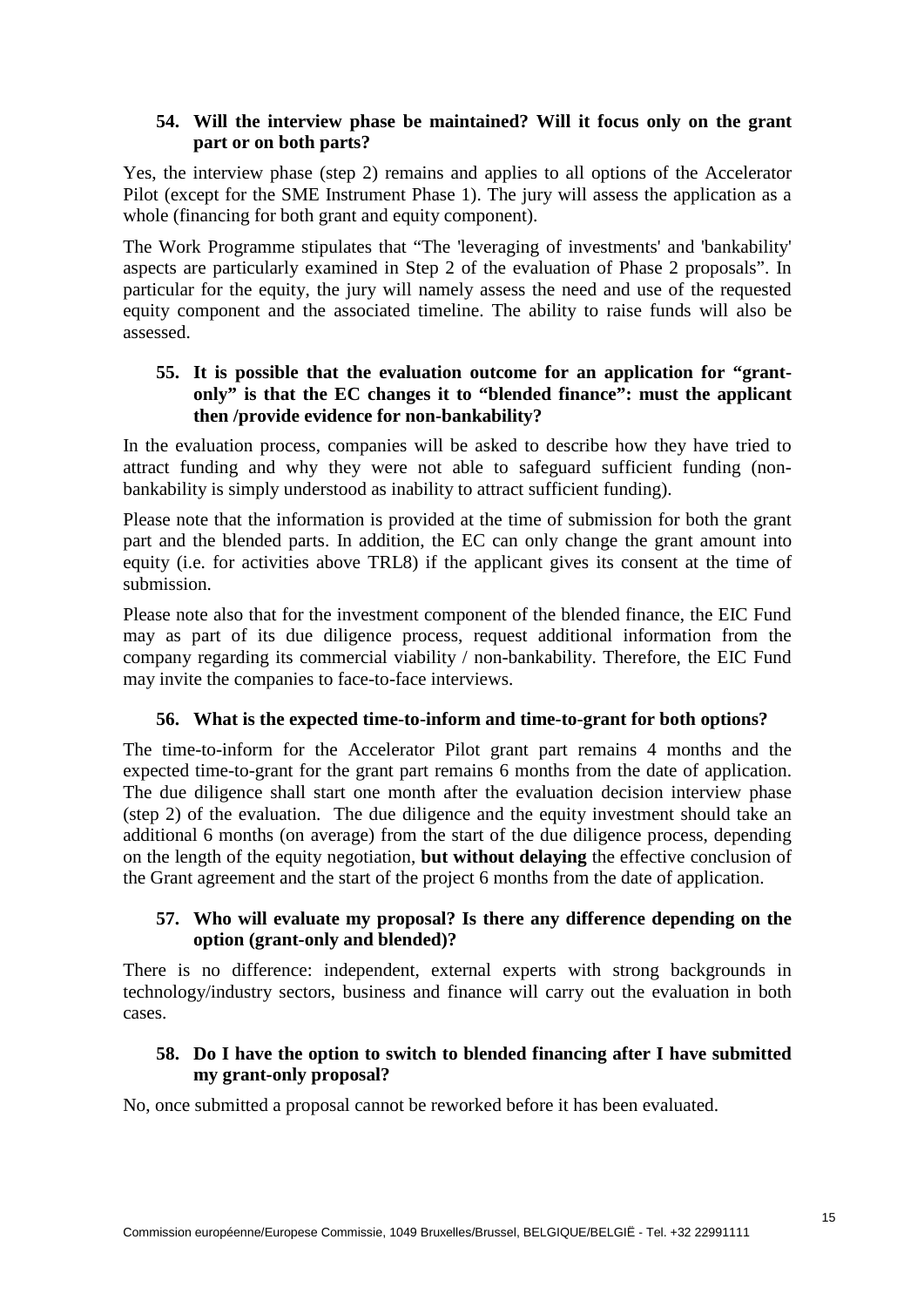# **59. For the blended option, when can I execute the grant part? Can I execute the grant part and decide when to activate the equity part?**

The grant action will start on the date stated in the grant agreement, following its entry into force of the grant part.

For the equity investment, various options will be possible depending on the timing of the equity needs. The equity agreement will provide schedule of tranches of investment, which may be based on milestones.

# **60. How is the risk assessed? If an application is rejected because of a lack of risk, would the company be directed to other financial instruments?**

Various typologies of risks are covered during the evaluation, including technology, regulatory and implementation/market risks. The experts will assess the considerations given to the management and mitigation of these risks. The assessment of the nonbankability relates to the risk profile of the investment, hence the opportunity to award or not an EIC support. If the level of risk is high, the project will be deemed non-bankable and therefore be supported by the EIC Fund.

Proposals initially rejected on the basis of their bankability but assessed as viable for other types of EU financing will be invited to consider other European Union financial instruments or find alternate solution on their side.

# **61. Venture capitalists may be involved in the evaluation as experts. How is the EC going to avoid any conflict of interest? (Typically they may have a direct or indirect competitor in their own portfolio and may be tempted to evaluate lower potential competitors)**

The contract and briefing of experts clearly and strongly outline the scope and definition of conflict of interest. Experts are requested to indicate if there are in such a situation and when there are elements impacting their objectivity.

# **62. Are the chances for getting selected the same whether we apply for the grant-only or the blending financing?**

It is a single common open competition for both cases, and the evaluation procedure is basically the same (see question [52\)](#page-14-1). In this context, it must be stressed that the EIC Fund will not re-evaluate the proposal, but will simply carry out all the necessary checks for the equity investment.

Thus, the success rate will depend on the number of proposals received for both grant and blended finance and the budgets allocated for a specific cut-off to grant and equity, respectively.

# **63. When preparing a proposal for EIC Accelerator Pilot, what does "***financial needs to ensure the company's success***" mean (award criteria 'impact')?**

It consists in the quantification of the funding needs (equity, debts) to achieve successful market deployment and scale-up within the associated timing.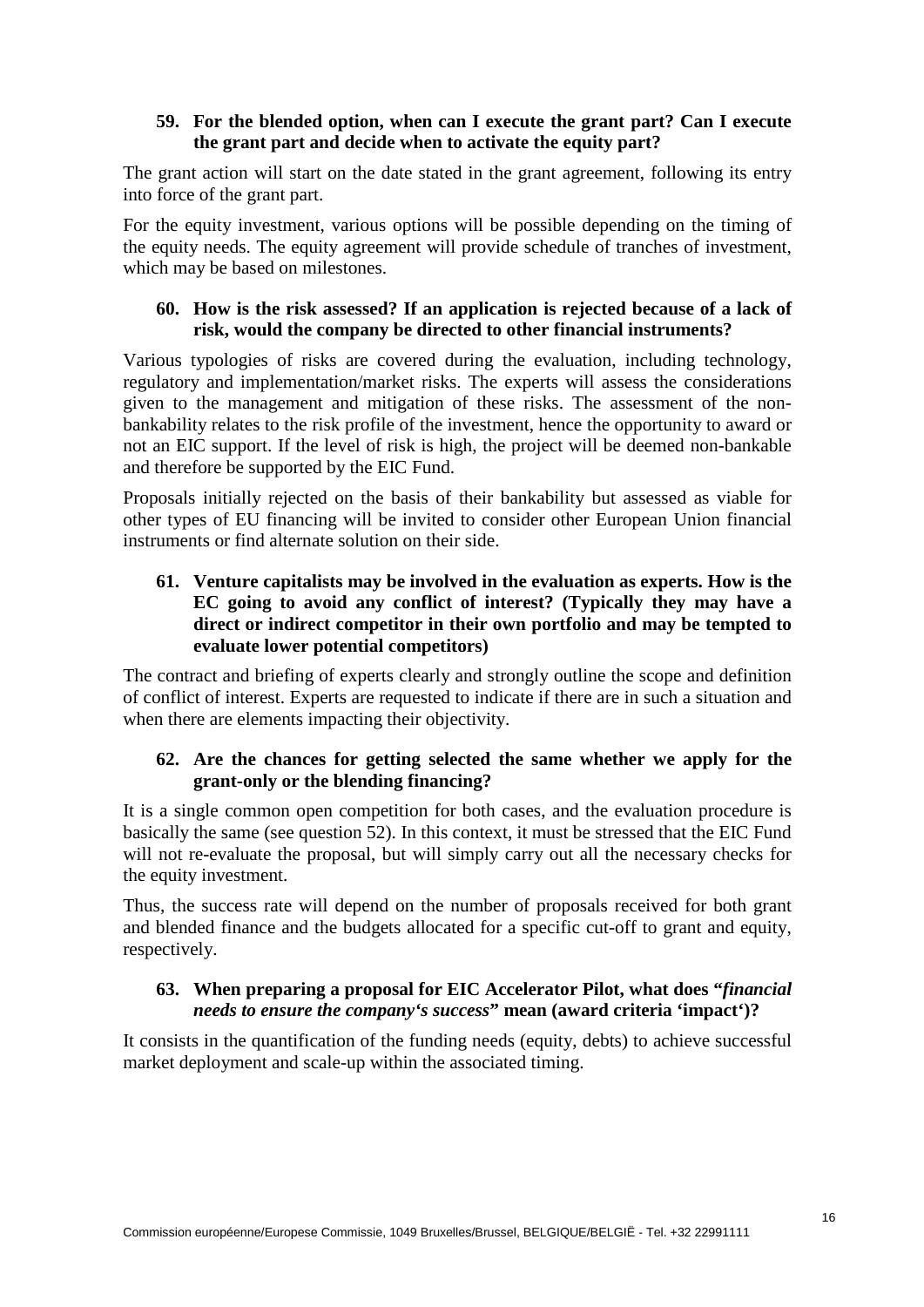# **64. In the evaluation template, what does the sentence "***taken as whole, to what extent the above elements are coherent and plausible***" mean?**

This sentence existed in previous version of the WP and award criteria. It implies that the experts will assess if all the information and elements provided for the relevant criteria are "coherent and plausible". In other words, this is an overall assessment of the criteria, judging all information as a whole.

# <span id="page-18-0"></span>**J. Bankability**

# **65. What is the definition of non-bankable projects?**

In the evaluation process, companies will be asked to describe how they have tried to attract and why they were not able to safeguard sufficient funding. In the context of the Accelerator, non-bankability is hence to be understood as meaning "inability to attract sufficient funding".

Thus, a project shall be considered as non-bankable if it is not able to attract sufficient financing due to the high-risk level or the existence of a market failure.

For instance, this concerns projects where capital market response is absent and/ or insufficient as they are too risky for private investors, banks or for EU financial instruments. Yet, they may well have the potential to scale-up in the future. These projects could be either pre-revenue, or with revenues but non-profitable, or with a commercial activity but unable to raise the investment needed to full deployment of their potential.

# **66. What kind of documentation is required as evidence for non-bankability?**

The evidence of the non-bankability will be provided in the submission forms, through financial information related to the project launch and scale-up but also elements on the financial requirements, the equity (if applicable) and the need for EIC support.

It will be also checked on the level of the equity component, where during the due diligence process the community of EU VCs' interest to invest into the company will be tested.

An applicant may have secured on its side co-investors ready to partially finance the project activities, on the condition of receiving additional investments such as EICs'. In such a case, the company shall not be considered as bankable.

The non-bankability does not preclude the requirement for the company to have good financial management and standing.

# **67. How is the non-bankability assessed and by whom?**

A project shall be considered as non-bankable if it is not able to attract sufficient financing due to the high-risk level or the existence of a market failure.

In the evaluation process, companies will be asked to describe how they have tried to attract funding and why they were not able to safeguard sufficient funding.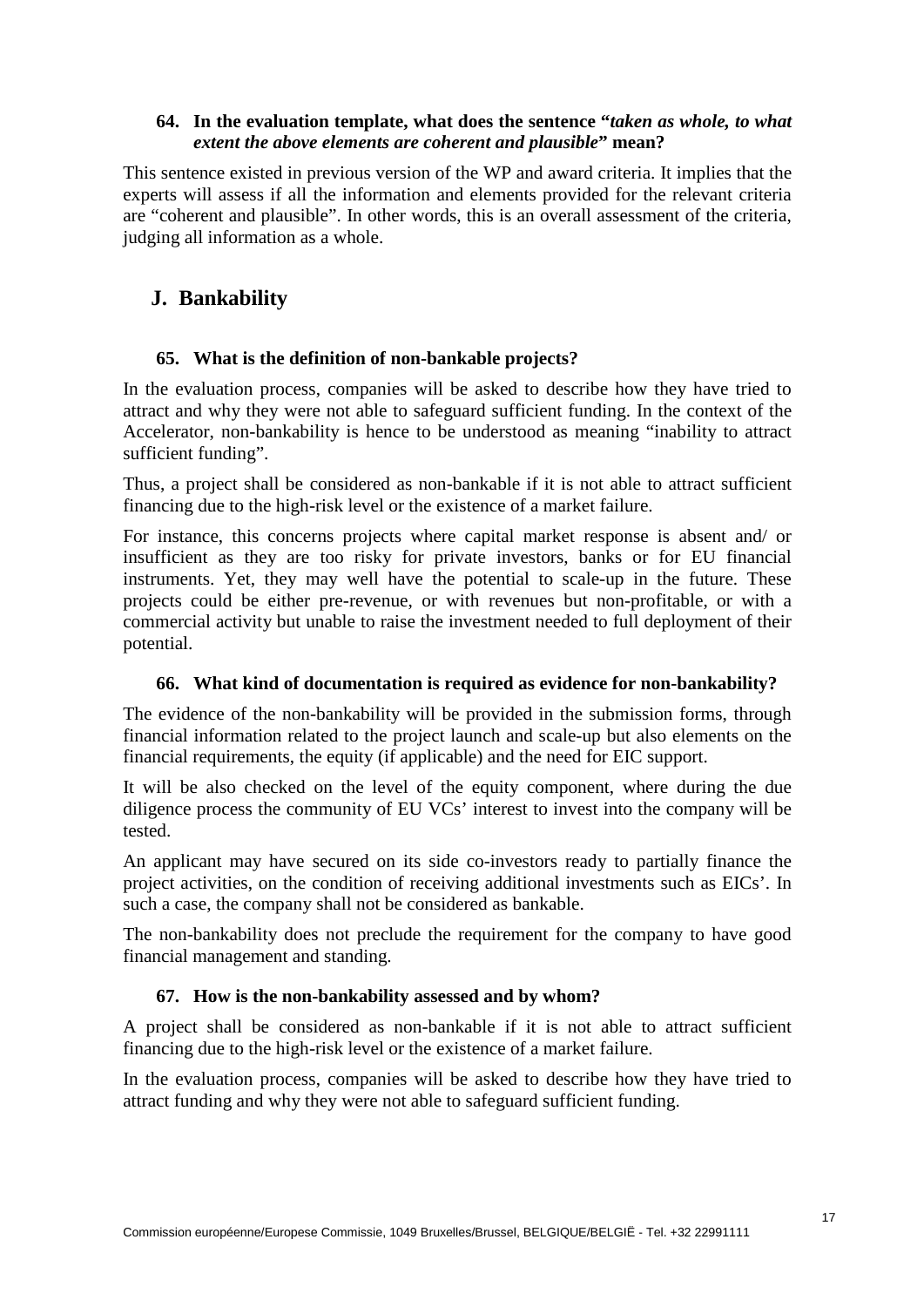Independent, external experts with strong backgrounds in technology/industry sectors, business and finance will carry out the evaluation.

# **68. What is the mutual conditioning between high-risk and non-bankability?**

The Enhanced EIC Pilot is aimed at financing high-risk innovations that due to their nature are not able to safeguard enough financing from the market, thus deemed nonbankable. High-level of risk and/or market failure will result in non-bankability.

It is then expected that the financing granted by the Enhanced EIC Pilot will decrease the level of risk, hence attract co-investors that would otherwise abstain.

# **69. Would previous investments made in the company disqualify it from receiving Accelerator funding?**

No, as long as the company can provide evidence of not being able to attract enough investments and not having enough financial traction regarding the project submitted for financing.

**70. If following evaluation an application is evaluated 'bankable' and therefore, rejected, would the company be directed to other financial instruments? Is this also relevant for applicants from Associated Countries?**

Bankable projects will be invited to consider other EU financial instruments. Under Horizon 2020, legal entities from Associated Countries are eligible to InnovFin instruments managed by the EIB Group.

**71. What happens if investors are attracted to the company but alignment is not satisfactory? Would the company still be categorized as bankable? Who will make this decision? The EIC Fund? What if existing investors are not able to make sufficient follow-on investments – will the company still be categorized as bankable?**

Company having a co-investor willing to finance only certain elements of the projects, or subject to additional co-investment and risk sharing, will not be considered automatically as bankable.

Similarly finding a co-investor that is not appropriate does not constitute proof of bankability.

Bankability is assessed at the level of evaluation and further verified by the due diligence process. Any final decision is for the Commission.

## **72. If my company comes with a (new) investor to invest in parallel with the EIC Fund, is this favourable for the non-bankability or not? Under which conditions?**

The fact that the company may have identified investors that are interested in the company's project does not preclude the company from receiving Accelerator support, if risk is still considered as high and the EIC financing needed to secure those investments.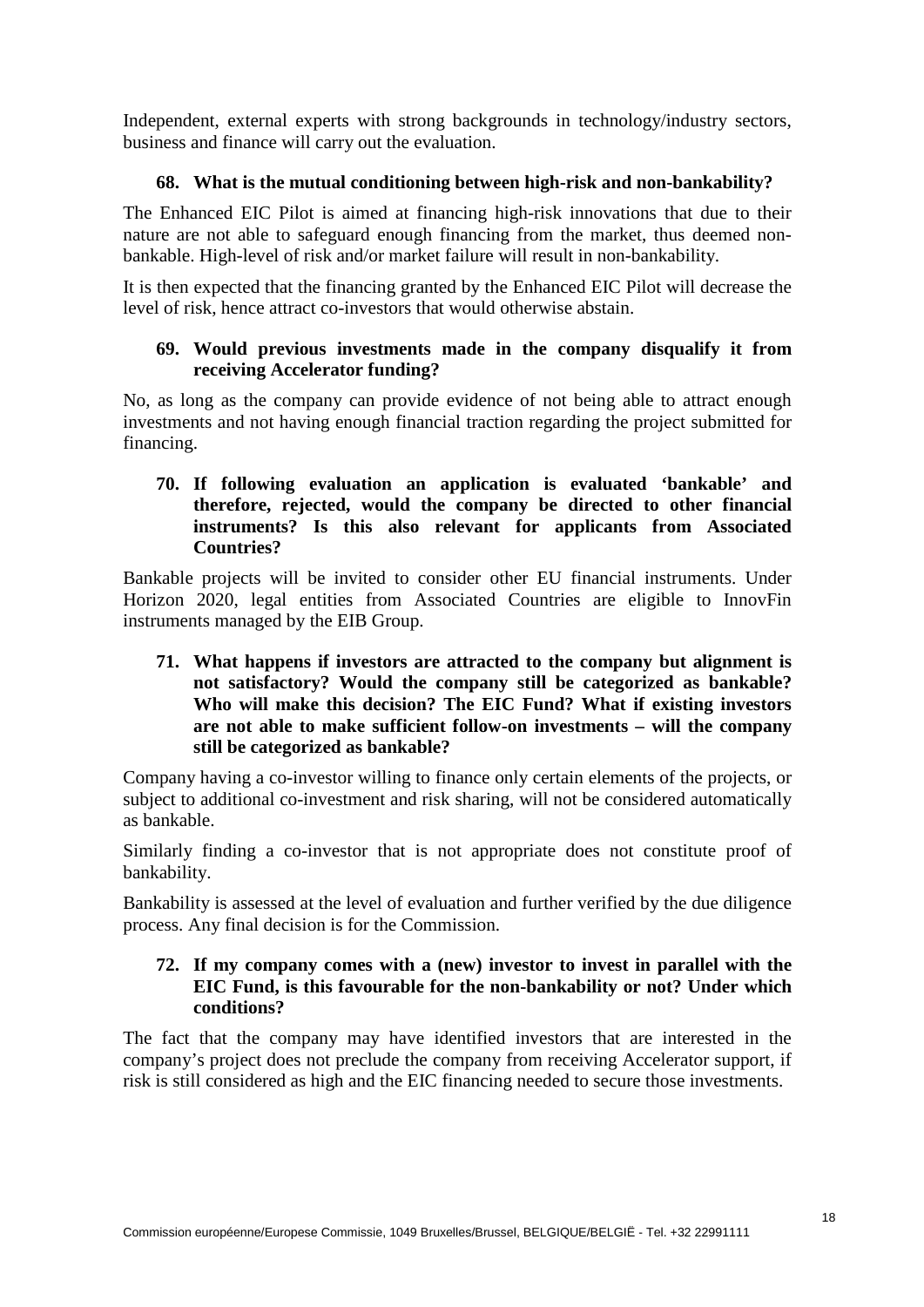In fact, one of the central objectives of the EIC Fund is to attract co-investors even if they invest small shares or play a non-financial role to begin with (i.e. mentoring companies to develop their technologies).

Nevertheless, initial and subsequent co-investors will have to undergo the EIC Fund due diligence process, as a mean to ensure protection of the financial interests of the European Union.

# **73. What role does 'bankability' play in step 1 evaluation, in step 2 evaluation and in the EIC Fund due diligence process? Does it thereby render irrelevant any oral argument concerning bankability during the step 2?**

During the evaluation, the non-bankability criterion is reviewed both by the remote evaluators (step 1) and the jury (step 2). The Work Programme specifies that the 'leveraging of investments' and 'bankability' aspects are particularly examined in Step 2 of the evaluation of EIC Accelerator Pilot proposals, which is during the interview by the jury. Oral arguments are hence heard and relevant.

# **74. What is the maximum current private investment share in my company to deem the operation still non-bankable, if any?**

It is a case-by-case assessment.

In addition, the fact that a co-investor is willing to finance only a certain portion of the projects' activity does not constitute sufficient proof that the project is bankable.

# **75. Is the criterion of "bankability" referring to the current round of the company, when applying, or is it looking at the company at large?**

The assessment of bankability relates to the company at large, that is all its assets and potential revenues from other activities if any.

# <span id="page-20-0"></span>**K. Blended general conditions**

#### **76. How will the blended finance process function? Will there be room for negotiation?**

Proposals granted 'Go' decision will be directed to the EIC Fund that will initiate the investment process as follows. It will:

- 1. Conduct a pre-due diligence (checking integrity & reputation, early risk / warning detection) and coordinate with the European Commission. First discussions with founders may already take place at this stage.
- 2. Invite the founder to a due diligence (in-depth check of the team, company ownership structure, the IPR, legal terms and financials will take place).
- 3. In parallel to step 2 the EIC Fund will conduct a market test actively seeking for co-investors.
- 4. Following step 2 & 3, the EIC Fund will issue a proposal addressed to the EIC Fund Investment Committee with a recommendation to invest (or not).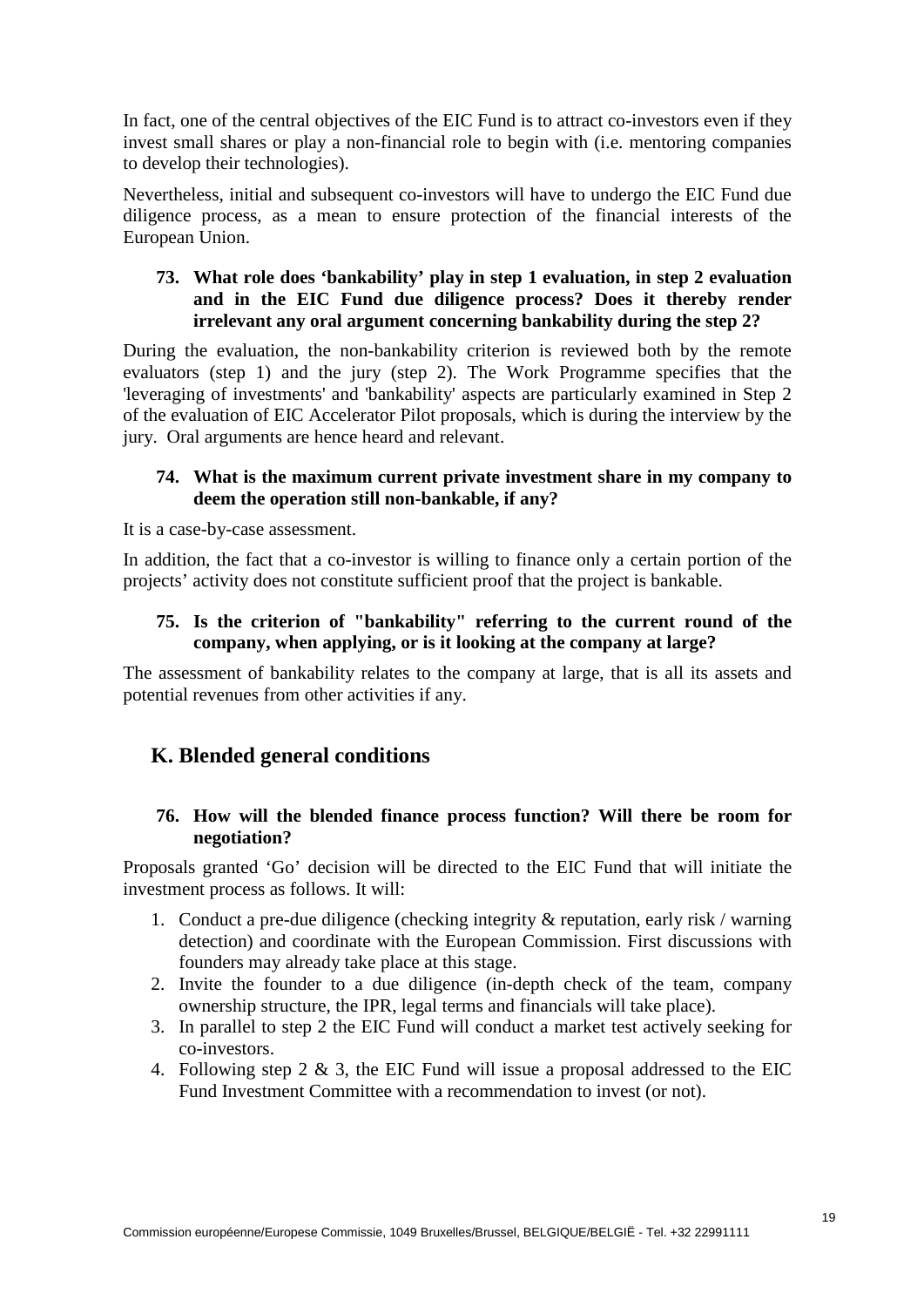- 5. Upon positive outcomes of EIC Fund Investment Committee, the founder and the Investment Adviser will enter into legal negotiations to structure a contractual agreement.
- 6. The final agreement will be presented as a recommendation to the Board of Directors of the EIC Fund that will make a decision on the investment and sign the agreement.

## **77. What is the minimum and maximal support for the equity part I can apply for?**

The maximum equity support is EUR 15 million.

There is no minimum per se. However due to the purpose of the EIC Accelerator, it is legitimate to foresee a minimum support of several hundred thousand Euros, worth the efforts on both sides.

The support will be provided in several instalments.

# **78. In which proportions will grant and equity be respectively funded?**

Grant – EUR 0.5 million up to EUR 2.5 million

Equity / Quasi Equity - up to EUR 15 million (average ticket is expected to range from EUR 0.5 million to EUR 5 million per company)

# **79. Existing investors/VC in the SME should provide an up-front confirmation that they will accept a blended finance?**

Yes, and they will also partake in the equity agreement negotiation.

# **80. Can I request an equity only support?**

No. This option is not available under the Enhanced EIC Pilot. It should be for scale-up purposes under the full fledge EIC of Horizon Europe starting in 2021.

# **81. What will happen for a company that can license its innovation and has no need for private investments during the growth stage?**

It can apply for grant-only if it still needs any EIC support (high risk, no secured preorder from any client).

# **82. According to what technical condition a SME decides from the application writing stage if it opt for "grant" or "blended finance"?**

Depending on its ability to secure or not the financing necessary to finalise innovation activities and deploy to market, in addition to the grant which only covers partially the firsts and not the second.

It must be stressed that the European Commission will not award a grant-only support to a company that cannot demonstrate it has secured or has the ability to raise the additional funding necessary to co-finance the 30% of the 70% grant and finance TRL9 and market deployment activities.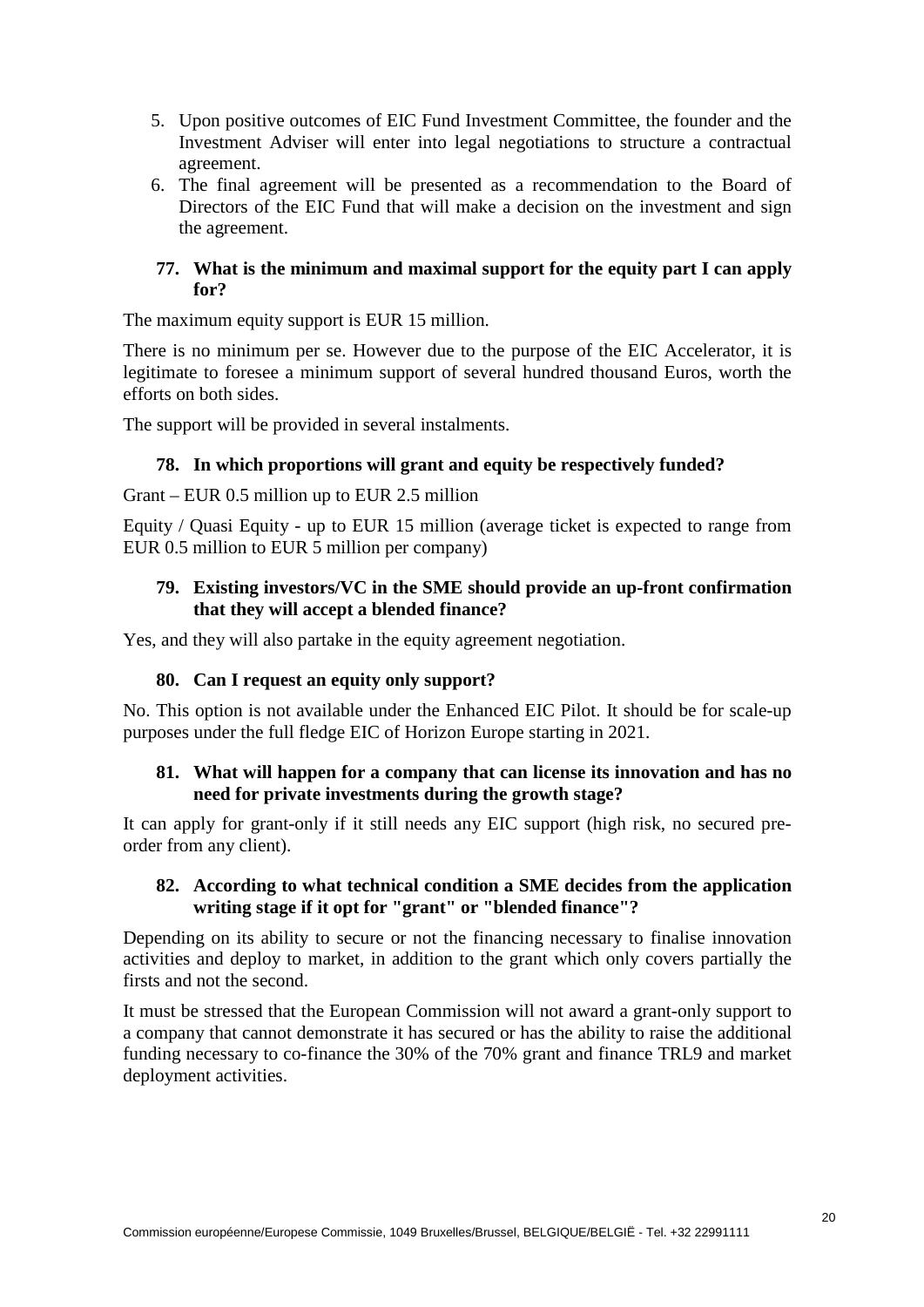## **83. Will a company be able to give a negative answer to the EIC Fund, and choose other equity investors without giving up the grant component?**

It must be stressed that EIC Fund will be a "friendly temporary investor": it will step in and stay as long as its investment is needed, it will step out as soon as it is not anymore.

Henceforth, if the company decides to apply for the EIC Fund blended finance option, it will benefit from both the grant and the equity/quasi-equity investment from the EIC Fund. But he founders are free to negotiate and even reject the investment terms proposed by the EIC Fund.

However, it must be stressed that should the company renounce to the investment component without securing alternate investment, this may have a negative effect on the continuation of the grant agreement.

Such alternate investors will be subject to due diligence process by the EIC Fund to ascertain pertinence regarding the objectives of the project and viability, in order to ensure that the grant awarded remains justified (protection of the financial interests of the European Union).

During the project lifetime, on its own, the company is of course entitled to secure additional co-investment to EIC's or even alternate ones to substitute to EIC's.

# **84. Are there any predetermined minimal levels of financial ratios to be fulfilled by company/ project?**

During the evaluation process, external experts will look into financial information provided as Annex in an .xls file. The pre-calculated ratios will be available for experts to make informed decisions. However, the minimal acceptable levels of ratios are not predetermined.

#### **85. What happens to the grant in case the due diligence for the equity part is negative? Must the pre-financing be paid back?**

In the event of a negative due diligence, but also of the rejection by the company of the EIC Fund terms and/or in the absence of any alternate investment, the Commission may normally terminate the grant agreement and pay only for costs incurred prior to termination (see question [52\)](#page-14-1). Where negative due diligence is based on fraud or misrepresentation, termination of the grant may however entail the full recovery of the amounts already transferred, as provided for in the grant agreement.

**However, the Commission may also, on a case by case basis, decide on the continuation of the grant where it considers that implementing some or all TRL6 to 8 activities is nonetheless of interest for the Union**..

# <span id="page-22-0"></span>**L. The Special Purpose Vehicle, SPV (EIC Fund)**

# **86. What are the 'conditions' of the EIC Fund investment?**

The companies must fall within the EIC Fund's investment focus namely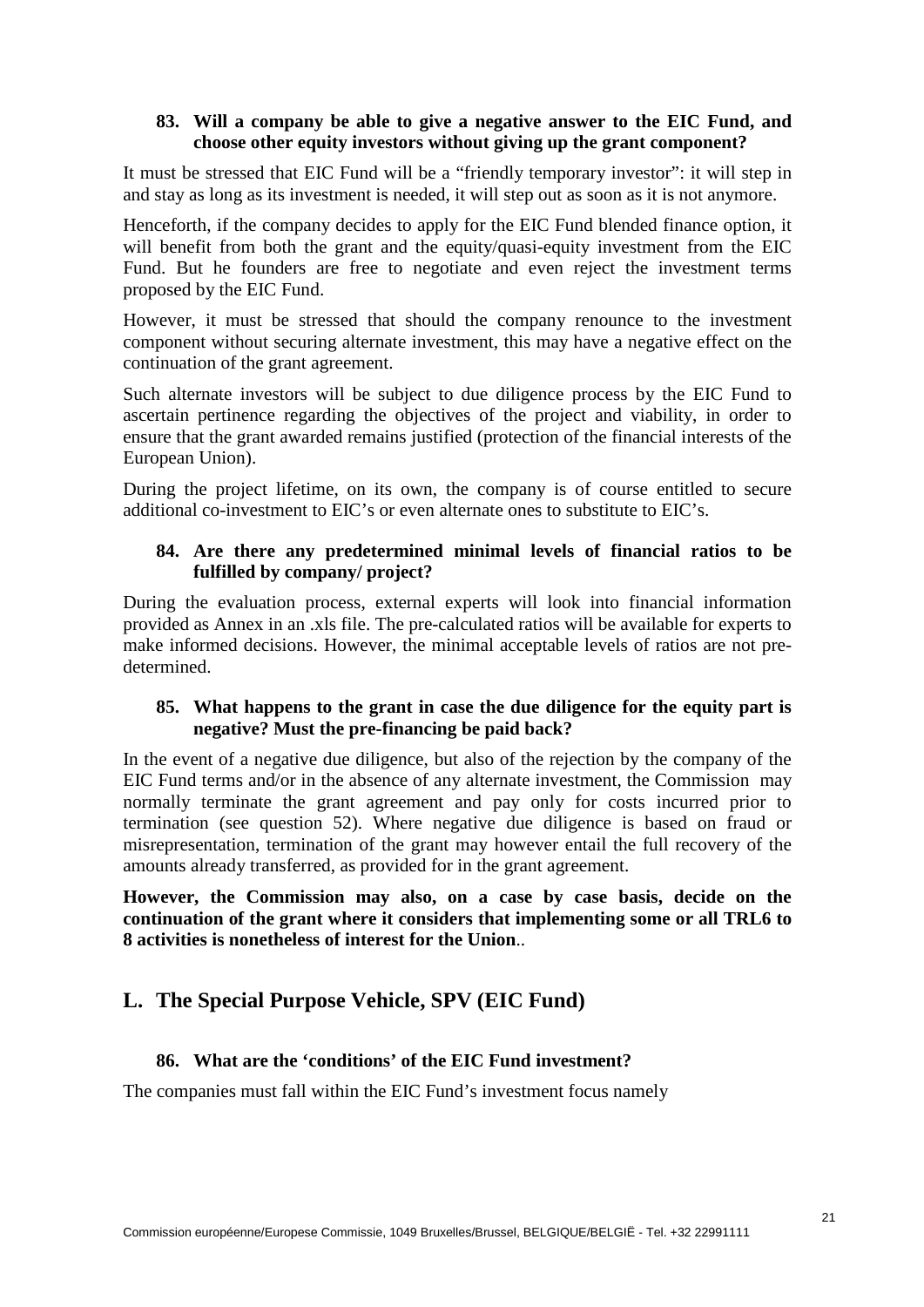- 1. Be established and operating in EU countries and Horizon 2020 Associated Countries.
- 2. Be mainly in pre-seed seed and early stage and present a high technology component (but not restricted to tech).
- 3. Be interested in receiving an investment by EIC Fund in the form of quasi equity or equity.
- 4. Be positively evaluated (Go decision) for blended finance under the EIC call.

## **87. Who will be the investor of the EIC Fund? Where does the money for the equity come from? Is the EIC Fund fully owned by European Commission?**

The European Commission will be the first (and most likely) the sole investor of the EIC Fund during the pilot phase. Given the EIC Fund's legal structure, decisions will be taken by the investors (European Commission) in the EIC Fund governance bodies.

The financial resources for the equity investments come from the Horizon 2020 budget for EIC Accelerator. The possibility of creation of additional compartments together with NPB and innovation agencies is envisaged and possible within the legal structure of the EIC Fund, thus there is a possibility of further budget increase.

The European Commission will be in charge of selection of deal-flow for the EIC Fund (under the Call for blended finance) and will retain the ultimate control of the EIC Fund.

#### **88. What is the legal structure of the EIC Fund?**

The EIC Fund is expected to be established under Luxembourgish law, incorporated as a public limited liability company (*Société Anonyme* (SA)) with variable capital (SICAV) in the form of a Reserved Alternative Investment Fund (RAIF), under the name EIC Fund.

#### **89. Who will manage the EIC Fund? Is it staffed with EC officials?**

The structure of the fund will be set-up by the EIB Group, which will also act as the EIC Fund's investment adviser, managing the due diligence process and performing other services on the basis of the Horizon 2020 Delegation Agreement (DA) concluded with the European Commission, and a separate investment advisory services agreement to be concluded between the EIC fund and the EIB Group. The EIC Fund will be internally managed by its board of directors composed by representatives appointed by the European Commission as sole investor.

#### **90. What is the governing structure of the EIC Fund?**

The EIC Fund will be structured as an umbrella vehicle in order to allow for the launching of several compartments. Each compartment will be structured as a closedended fund set up for a limited duration; (iii) initially (during the current programing period), the EIC Fund will be reserved for investment by the European Commission. At a later stage (the next programming period) it is envisaged that the EIC Fund will be able to accommodate investments by other public and private investors if any.

The European Commission will be participating in equity as shareholder in the EIC Fund, under the indirect management mode on the basis of the InnovFin DA. As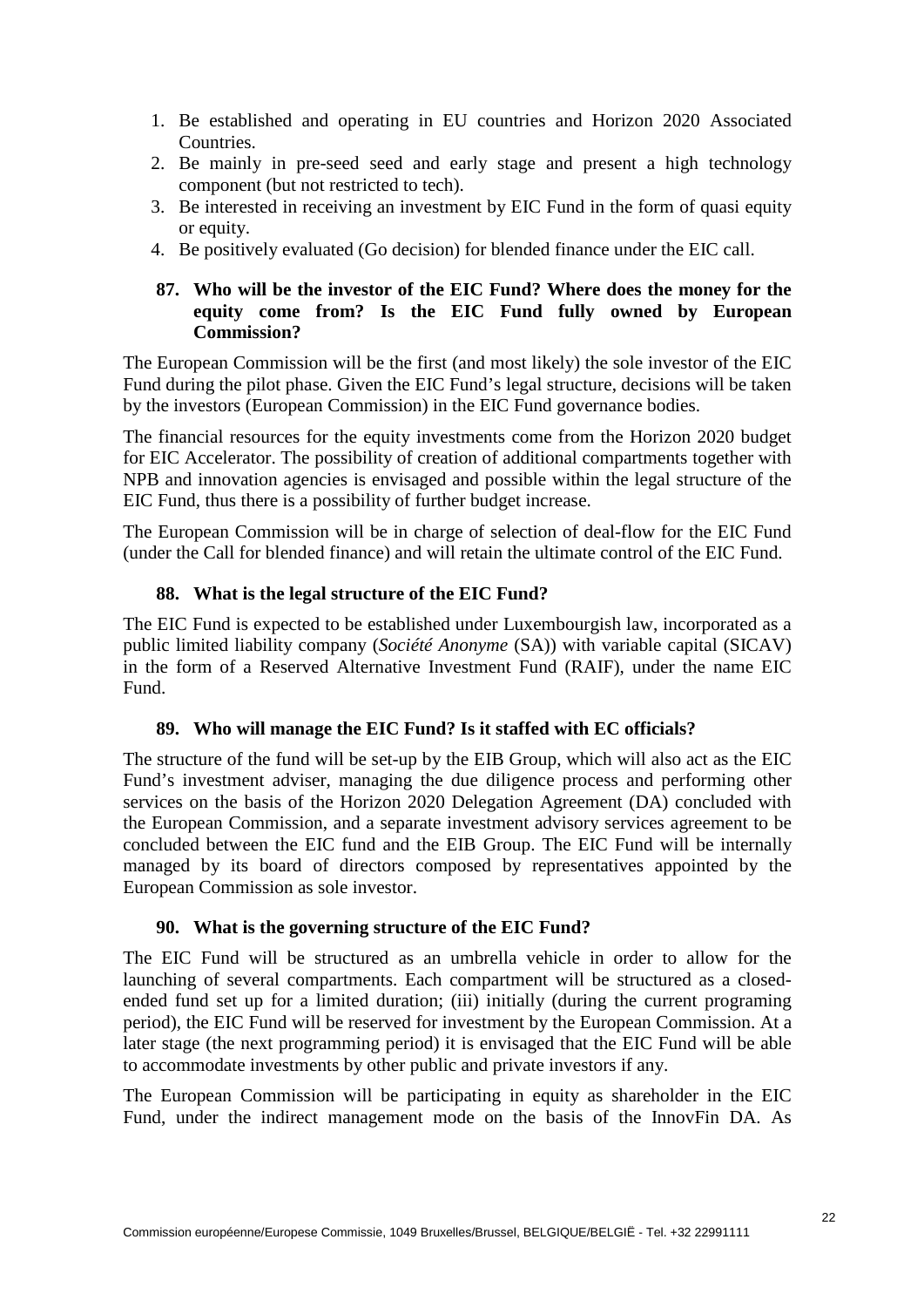described above, the EIC Fund will be internally managed by its board of directors and the EIB Group shall be performing the functions of investment advisor.

- The EIC Fund Board of Directors will oversee the investment strategy of the fund. The EIC Fund Board of Directors will be composed of members appointed by the investors (i.e. European Commission), and are expected to be representatives of interested Commission DGs.
- Under the applicable law, the Board of Directors has the ability to delegate certain management functions to one or more delegates (portfolio managers) or to create one or more investment committees. It is envisaged that an Investment Committee would be set up at the level of the first compartment of the EIC Fund (composition to be proposed by investors and appointment to be made by the Board of Directors) to make the investment and divestment decisions in the normal course of business.
- Depending on the number of investors in the Fund, an Advisory Committee (AC) may be established as a non-executive body.

# <span id="page-24-0"></span>**M.Due diligence**

## **91. What documents are needed to perform a due diligence and when does the SME present it and to whom? Does the EIC Fund need additional data or a new proposal for the due diligence process?**

The documents for the due diligence will be requested on the case by case basis depending on the individual situation of the company and might include, inter alia, such information as:

- 1. Financial Information (past and projections)
- 2. Product / Service
- 3. Competition
- 4. Target market
- 5. Marketing, Sales, Distribution
- 6. R&D
- 7. Management and staffing
- 8. Legal and related matters

The preliminary financial documentation will be gathered in the submission phase. Further documentation will be requested by the EIC Fund throughout the due diligence phase.

#### **92. What is assessed in the due diligence process that has not been examined in step 1 and step 2 of the evaluation?**

EIC Fund due diligence is neither a re-evaluation nor a re- assessment of the initial evaluation.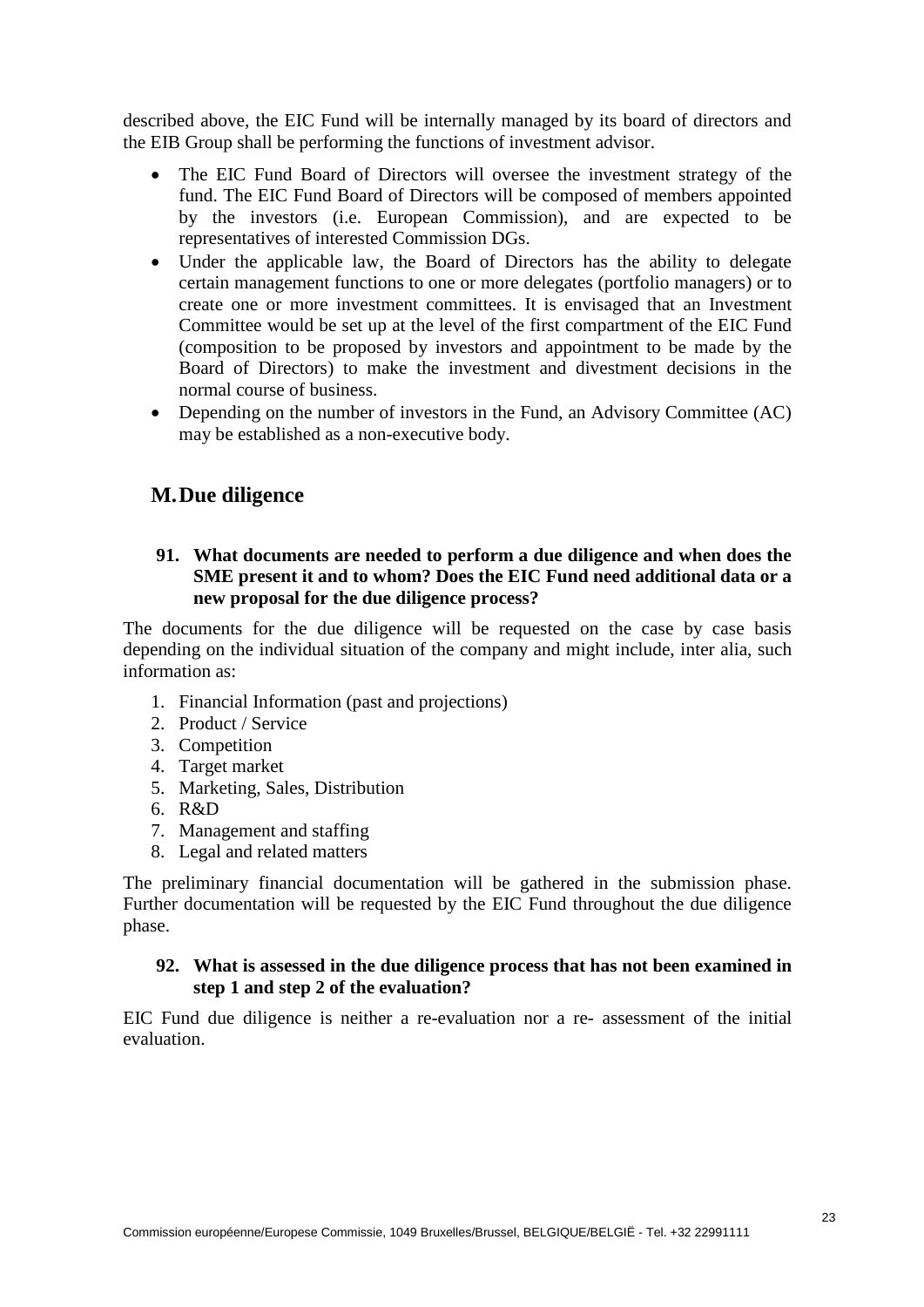Except in specific cases<sup>[5](#page-25-0)</sup>, the EIC Fund due diligence will not aim at putting into question the decision of the Commission to support the proposal. The due diligence will aim at identifying any potential red flag associated with a company, at further assessing the risk of the equity investment and at defining its main characteristics, in order to **define a tailor-made investment that fits the needs of the company and of the project**.

To support this process, the EIC Fund will request additional documents, on a case-bycase basis, before and in the course of the due diligence process. These documents, together with the information provided in the submission forms, will be used to:

- assess the compliance, KYC<sup>[6](#page-25-1)</sup>, AML<sup>[7](#page-25-2)</sup> aspects of an investment;
- perform legal assessment, including IPR, contracts, ownership and capital structure;
- evaluate commercialization paths, including confirming the sought investment amount;
- define the optimal investment structure, including type of financing and underlying features;
- estimate of the total financial effort needed to bring the project or technology to market;
- set milestones and tranches for financing;

Projects will be screened and assessed by the EIB Group in its role as an advisor to the EIC Fund, on the basis of the Investment Policy and Guidelines approved by the EIC Fund Board. All projects which have undergone due diligence will be submitted for decision to the Investment Committee of the EIC Fund for approval.

The Investment Committee can then decide to recommend the project to be declined (in rare cases) to the EIC Fund Board. **The Commission retains the final say in such cases and may by-pass such recommendation.**

The EIC Fund will also use the outcome of the due diligence in a match-making process  $(i.e. research of co- or alternate investors) with a vetted community of EU investors<sup>8</sup>, in$  $(i.e. research of co- or alternate investors) with a vetted community of EU investors<sup>8</sup>, in$  $(i.e. research of co- or alternate investors) with a vetted community of EU investors<sup>8</sup>, in$ order to provide them with sufficient elements to take an informed decision. Thus, some elements of the due diligence can be used to tailor the monitoring of the grant and equity to the particular features and situation of the company.

# **93. Who carries out the due diligence?**

The due diligence is carried out by the investment adviser to the EIC Fund, on its behalf, and when appropriate by other potential co-investors.

<span id="page-25-0"></span><sup>&</sup>lt;sup>5</sup> Such as fraud, misrepresentation, money laundering, non-compliance, etc., that would lead to the cancellation of the whole EIC support, including the grant.

<span id="page-25-1"></span><sup>6</sup> Know Your Clients

<span id="page-25-2"></span><sup>7</sup> Anti-Money Laundering

<span id="page-25-3"></span><sup>8</sup> In particular but not only investors benefiting from EFSI (Juncker Plan) and InnovFin (Horizon 2020), but also investors willing to support EIC activities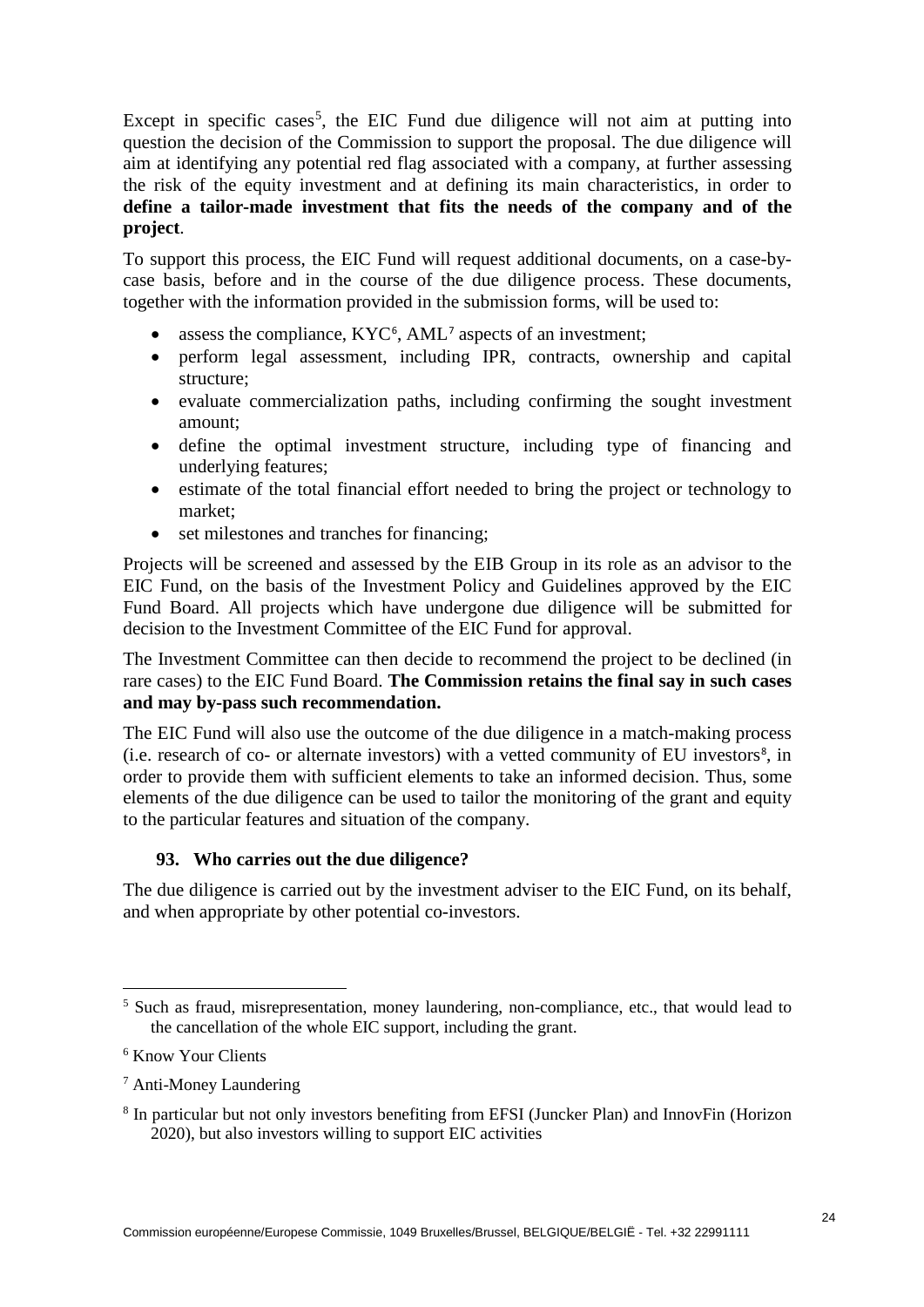#### **94. When does the due diligence start? How long does the due diligence usually take?**

The applicants that receive a 'Go decision' for the blended finance (after the interviews) will be redirected to the EIC Fund for due diligence. It should start at the latest 1 month after evaluation decision, priority being given to the Grant Agreement preparation and subsequent conclusion. The due diligence process and the negotiation of the equity component should take 6 months on average, but will not affect the preparation, signature and entry into force of the Grant Agreement.

## **95. What kind of feedback do companies get from the due diligence?**

Feedback on various aspects (e.g. product/market strategy, HR strategy, etc.) will be provided to companies post due diligence.

#### **96. May the procedure take into account other due diligences made earlier and/or by other institutions?**

No. All "Go" projects will undergo EIC Fund due diligence process due to the specifics of its objective and strategy (go for high-risk ventures).

# <span id="page-26-0"></span>**N. Company valuation**

#### **97. What is the methodology and process, including duration, for the company valuation?**

There is no pre-set methodology for company / project valuation as this matter is highly dependent on the stage, size, market in which the company operates as well as the technology it develops. Nevertheless, the EIC Fund will adhere to the International Private Equity and Venture Capital Valuation Guidelines (IPEV), intended to represent current best practices on the Valuation of Private Capital Investments.

The IPEV Guidelines consider six valuation methodologies as those most common used in private equity:

- 1. Price of recent investment
- 2. Multiples
- 3. Net assets
- 4. Discounted cash flows or earnings (of the underlying business)
- 5. Discounted cash flows (from the investment)
- 6. Industry benchmarks

From a practical perspective the valuation of a company will mostly likely be determined by:

- The private co-investors through negotiation with the company founders and the EIC Fund in case of interest of third-party investors to participate in the financing round alongside the EIC Fund.
- If the EIC Fund is investing alone, it will most likely make the investment via a convertible note, which leaves the valuation setting for the next investment round.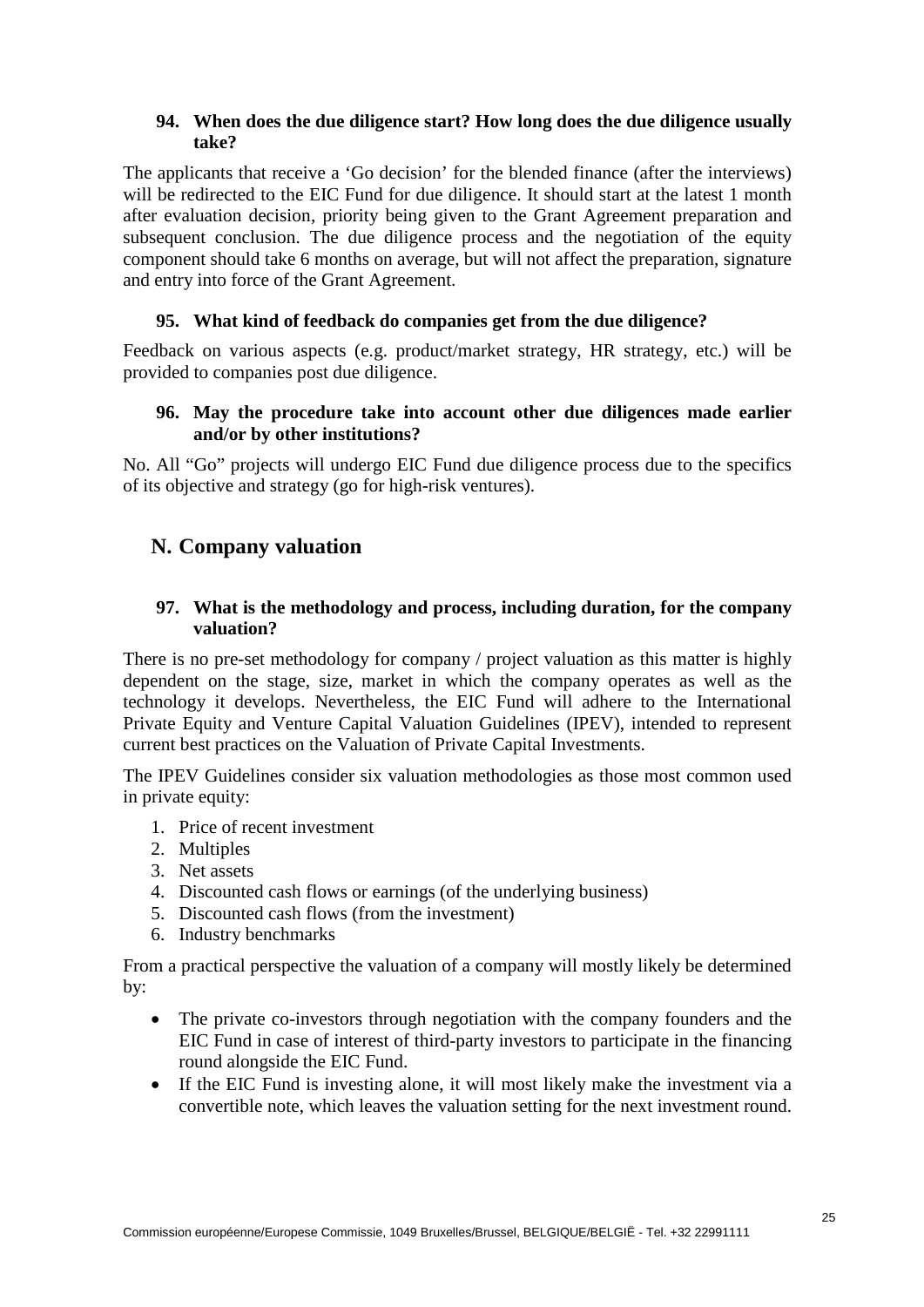The convertible note is considered as the market practices most suitable for early stage investments as well as most founder and investor friendly instrument.

#### **98. Who will make the company valuation? Is it binding or can be negotiated? Is the valuation pre-grant or post-grant?**

The investment advisor of the EIC Fund will be evaluating the valuation of companies with regards to the EIC Fund investment objective and strategy (go for high-risk ventures).

In case of a third-party co-investor, such co-investor will be leading the valuation process with the final valuation set in negotiations with the company founders and the EIC Fund.

The valuation will consider the grant component but will be ultimately driven by the commercial perspectives of the company.

The valuation is negotiable and has to be mutually agreed by the company, the EIC Fund and the third-party co-investors.

In case of no third-party co-investors, the EIC Fund will most likely make use of **convertible note instruments,** which leaves the valuation setting for the next financing round. However, in case the EIC Fund would have to take an equity participation because the issuance of a convertible loan would not be possible in a given jurisdiction, it would apply a standard valuation. The latter shall be part of the main Term Sheet that will be published once the EIC Fund established by the European Commission.

#### **99. Do the existing shareholders (investors and founders) have a saying on the valuation? Can they seek independent experts to this end?**

The valuation basis will always be a result of a negotiation involving all interested parties, which is the EIC Fund, the founder(s), existing investors if any, and any interested new co-investors identified by the EIC Fund.

## **100. According to H2020 rules, revenues generated by the Intellectual Property generated by the project are not considered as receipts. Where blended finance is awarded, the European Commission will act as funder and investor. In that case, will such revenues be then considered as receipts, or not?**

Not in relation to the grant, which will not be reduced accordingly. That Horizon 2020 rule on "receipt" will apply fully. However, any such revenue constitutes an asset of the company. Hence, the EIC Fund as a shareholder (and the European Commission has its exclusive/main investor) may *de facto* benefit from such revenues if any dividend is paid out of it to shareholders.

More generally, with regard to the management of Intellectual Property, the following should be noted:

> • In the case of an **EIC grant-only support**, Horizon 2020 rules provided for in the grant agreement will fully apply;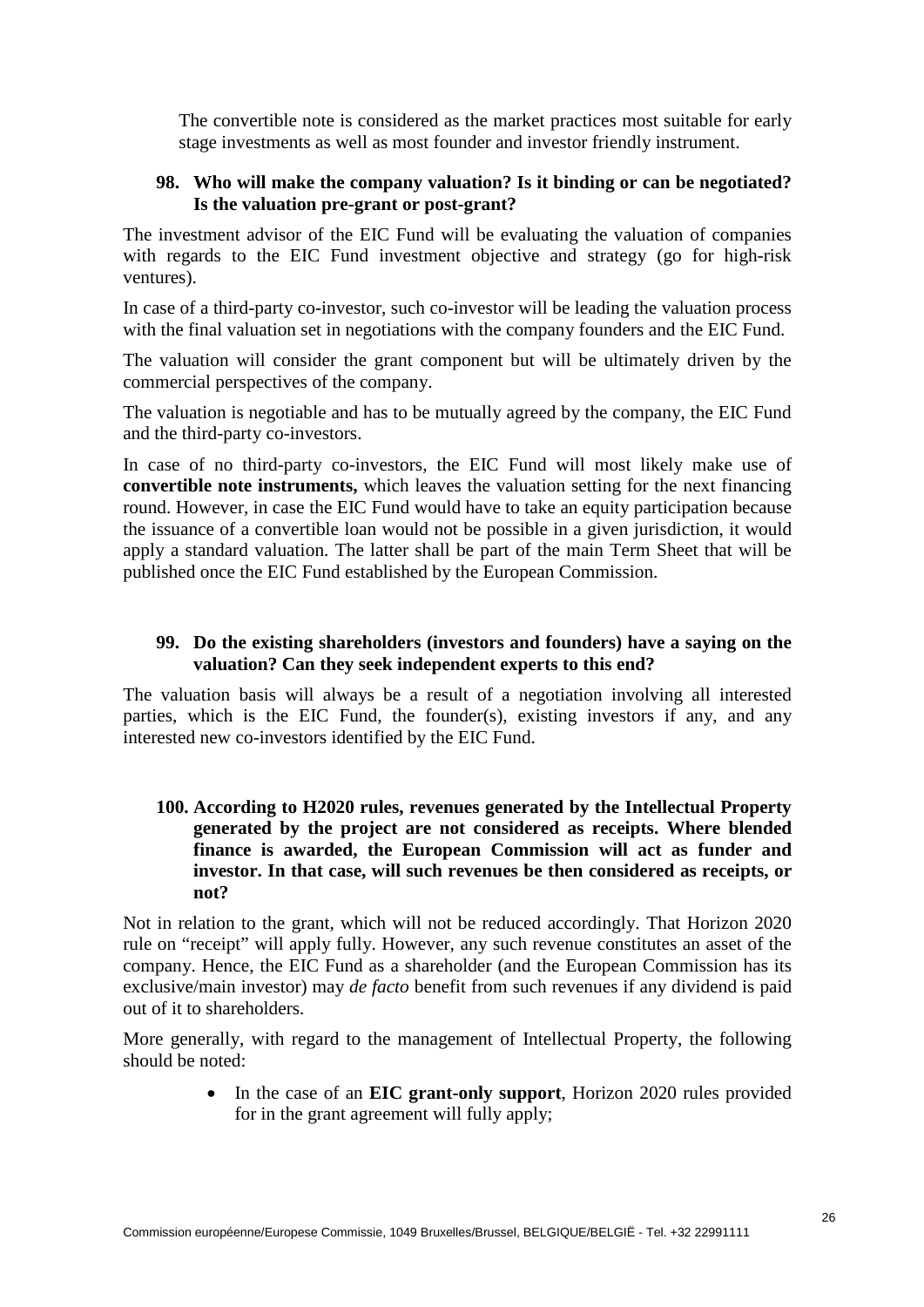• Where **EIC provides blended finance**, those Horizon 2020 rules will be set aside. The beneficiary will manage Intellectual Property to the best of its interests and its shareholders', as for any other company asset, in order to ensure successful implementation of the project and deployment of the innovation. **However, should the European Commission terminate the grant agreement** before its agreed end, Horizon 2020 rules on Intellectual Property will be re-enacted and applicable.

# <span id="page-28-0"></span>**O. Match-making EIC Accelerator Pilot applicants and third party co-investors**

# **101. What are the process and conditions of match-making co-investors with EIC blended finance applicants? How is the community of EU VC-s formed and reached?**

The EIC Fund investment advisor will form a community of pre-checked, trusted VC's and investors, mainly those involved in EFSI<sup>[9](#page-28-1)</sup> (Juncker Plan) and InnovFin, but opened to any other willing to support the EIC. The process of matching with investors / mentors will be facilitated through a sophisticated digital platform solution. It will serve as market test for identifying possible investors, co-investors or collaborators. The company will be presented with VCs that express the interest to invest.

The company will always have a final say in accepting or not a co- or alternate investor and may also look for and propose alternate or co-investors of its own.

# **102. Will I (my company) have visibility of, and a say on, which VCs should be given the option of investing if this is to be achieved by an EIC Fund market test?**

Yes. The company will be presented with VCs that expressed the interest to invest (in the sequence of expression of interest – probably two first VCs that will express interest within the pre-designed digital selection process). The company will have a final say in deciding which co-investor to choose, and even to refuse those proposed and find alternate solution of its own. If no agreement can be reached, the EIC Fund will become the sole investor.

#### <span id="page-28-2"></span>**103. What happens if I turn down equity offered by a private investor upon the matchmaking with the community of VCs? Will I lose the opportunity to get the EIC Fund equity investment?**

The applicant shall not lose the opportunity to get an EIC equity investment. It shall have the right to turn down a co-investor if the founders do not agree the terms offered.

The EIC support will still be provided (grant and equity), with the EIC Fund becoming the sole investor into the company.

Should the founders neither be in agreement with the terms proposed by the EIC Fund, the grant agreement may then be terminated by the EC, should it consider that the project

<span id="page-28-1"></span><sup>&</sup>lt;sup>9</sup> [European Fund for Strategic Investments](https://www.eib.org/en/efsi/index.htm)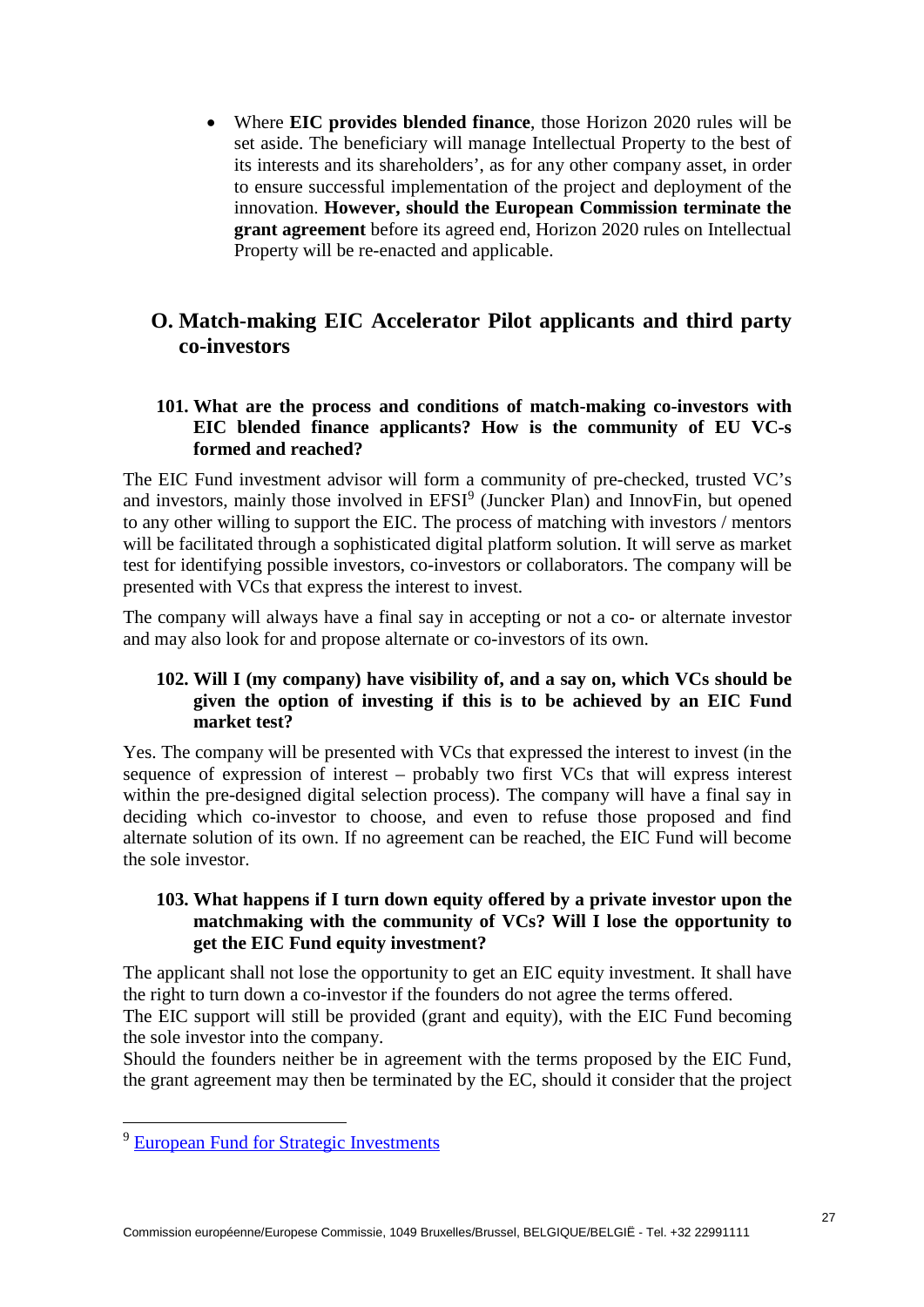will not be able to deploy to market due to the lack of investment and as a mean to protect the financial interests of the Union.

#### **104. Finding investors is not just a question of attracting funding, but also a matter of alignment of interests. What happen if investors are found but alignment is not satisfactory? Would the company still be categorized as bankable? Who will make this decision (the EIC Fund)?**

See question [103.](#page-28-2) Having a co-investor contributing to financing only a certain fraction of the projects' activity or subject to other co-investments does not constitute sufficient proof that the project is bankable. Similarly finding a co-investor that is not appropriate does not constitute proof of bankability.

#### **105. Will the company be able to choose another investor to match the investment criterion that was decided on by the evaluation?**

It will be the EIC Fund through the matchmaking process who will provide an option to private investors. The company will be able to refuse the co-investor. In other words, it will always retain the final say as to which investors and terms proposed it wants to proceed with. It will also have the possibility to bring its own co-investors (subject to their due diligence by EIC Fund).

# <span id="page-29-0"></span>**P. Investment strategy**

#### **106. What is the investment strategy of the EIC Fund?**

The EIC is the first of its kind EU intervention in direct equity type of investments in combination with grants. Its purpose is to integrate all EU funding for high-risk breakthrough and commercially oriented innovation into a single stop-shop facility. The pilot will focus mainly on high risk companies in their pre-seed, seed and early stages of development established and operating in EU and Horizon 2020 Associated Countries, mainly active in capital intensive sectors.

The EIC Fund strategy will put the mechanisms in place to prevent counterproductive founders dilution terms, ensure space is provided for private investors to jump in, do not create market distortion and ensure the sustainability of its vehicle.

## **107. Will the EC be a "silent investor"? What does it mean? Will the EC have a vote on the company board? Will the EIC Fund exert influence on our business in any way? Any vote right-veto right-right to assign a board member…?**

Except for project of strategic interest for the European Union, where the EIC would condition its overall support to a possible blocking minority, the EIC will opt for "preferred rights" and will not interfere with the management of the company beyond the required measures

Where it is the sole inventor, the EIC Fund will appoint a Mentor to the company, with its agreement.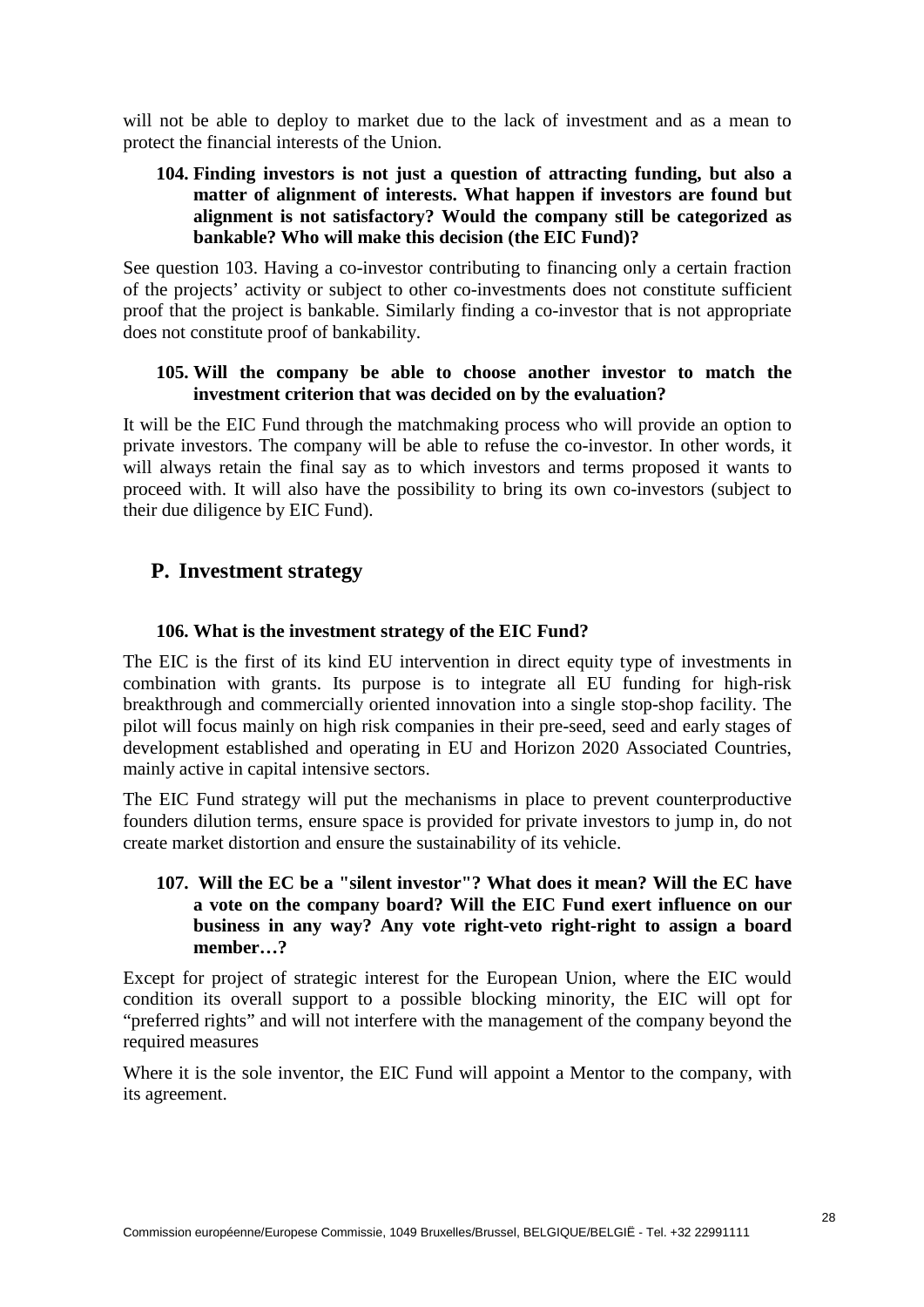The EIC Fund will also be ready to be substituted at any time by any alternate investor willing to buy its share at market price.

# **108. How will the ownership structure of the company change with the equity investment?**

The ownership structure of the company may not change if the EIC Fund invests using convertible debt type of instruments (in case there are no other co-investors) or in the form of equity investment (in case there are other investors).

When the EIC Fund makes equity investments in the portfolio companies the fund will be seeking preferred rights unless not required by a third-party lead investor and offer market conform terms for liquidation preferences. There will be the possibility for founders to buy-back the shares from the EIC Fund once the company has developed and technology matures and agreed upon between the parties. This will be considered on a case-by-case basis.

#### **109. Which percentage will be maximum equity share for the EC?**

The EIC Fund will be seeking stakes between  $10\%$  $10\%$  and  $25\%$  of the voting rights<sup>10</sup>. It is paramount to avoid counterproductive founder's dilution.

However, where strategic interests of the European Union are considered to be at stake, and as a condition for the overall EIC support (grant  $+$  equity), the EIC Fund will possibly acquire a blocking minority.

## **110. [Is there a preliminary starting point standard term-sheet of the EIC Fund](https://blog.ycombinator.com/a-standard-and-clean-series-a-term-sheet/) [investment?](https://blog.ycombinator.com/a-standard-and-clean-series-a-term-sheet/) Will the conditions vary from case to case or will they be the same for all companies?**

Yes, there is a standard term sheet that EIC Fund will provide to the founders when starting to negotiate on the legal terms. The indicative terms will be made available to the public and published in the relevant EIC website. Nevertheless, the standard term sheet may need to be adapted to the particular investments on a case-by-case basis, to provide each EIC beneficiary with a tailor-made support.

#### **111. Shall the EC/EIC Fund request some special shareholder rights in the shareholders agreement? Will the EC take common or as preferred stock?**

The EIC Fund will be typically seeking preferred rights unless not required by a thirdparty lead investor and in line with regular market practice.

#### **112. Will there be a requirement for the company to create an option pool for the employees?**

This will be considered on a case-by-case basis in line with market practices and upon agreement of the company founders and third-party investors (if any) and mentors (if any), since this is a strategic question inherently linked to the vision and HR strategy of the company.

<span id="page-30-0"></span><sup>&</sup>lt;sup>10</sup> Please note that where the European Commission considers that the proposals relate to strategic interest of the European Union, the EIC Fund's target will be the blocking minority.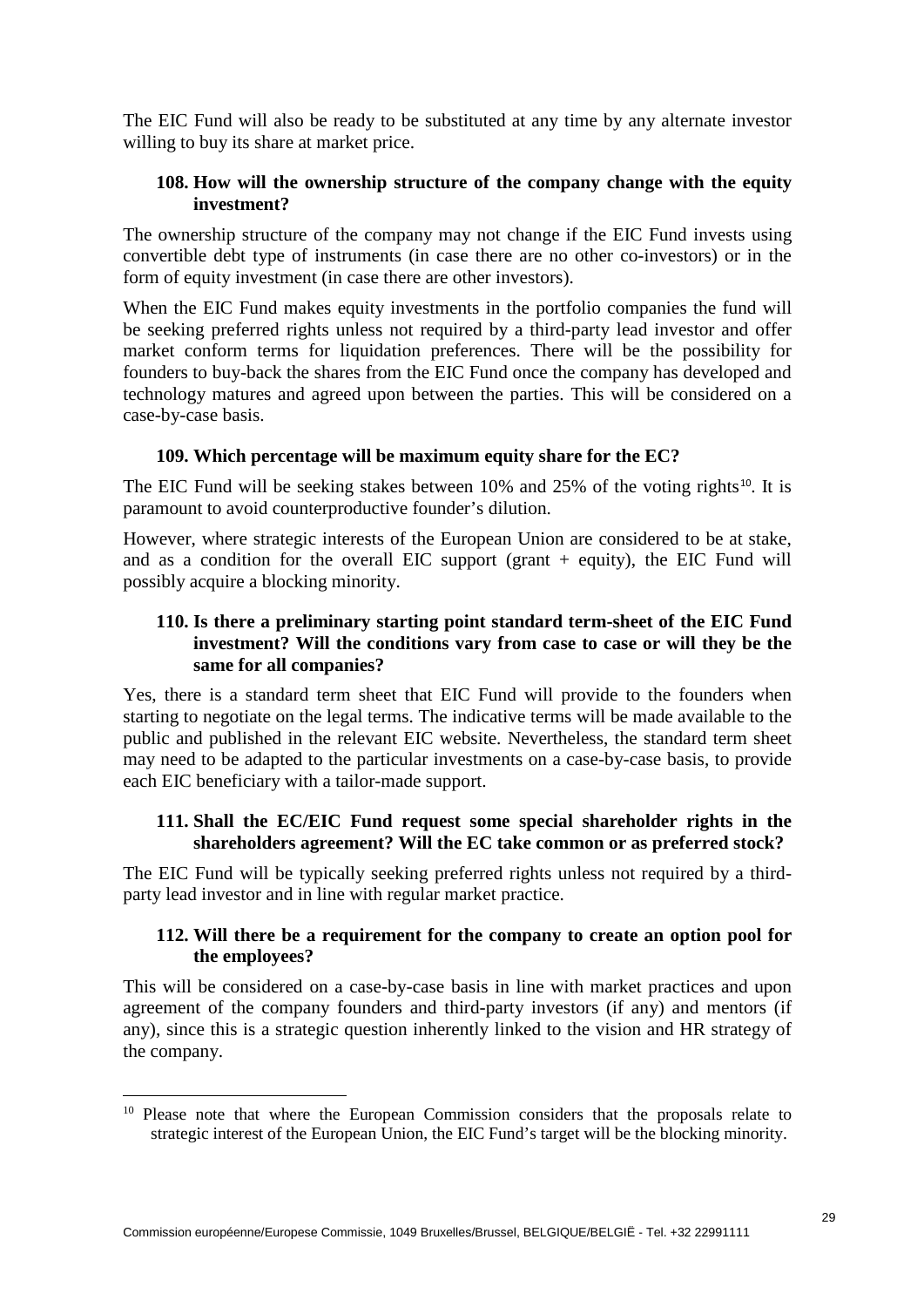#### **113. Who negotiate the new shareholder agreements of the company?**

The EIC Fund investment advisor. The conditions are then submitted for approval to Investment Committee and the EIC Fund Board.

#### **114. Is the financing of the equity component paid in tranches or in one instalment?**

In tranches – number and size of tranches are subject to individual negotiations and to milestone accomplishment. Key performance indicators will be established and agreed upon during the due diligence and negotiations phase between the founders and EIC Fund.

#### **115. What kind of equity investments are made and under which conditions?**

Preferred equity and quasi-equity.

#### **116. What is the time perspective on return on investment?**

Exit after 7 - 10 years on average (maximum 15 years, for example in the health sector). No pre-defined levels of returns (case-by-case), as EIC objective is "impact investment" more than "return on investment".

#### **117. Who negotiates the rights of previous investment at the sight of the EC entrance?**

The EIC Fund investment advisor on behalf of the EIC Fund.

#### **118. How will the EIC Fund deal their invested SME across EU and meet their obligations as required nationally?**

The EIC Fund investment advisor will rely on its network of local legal firms to provide advice on regulatory bespoke regimes.

#### **119. How will investments be structured (how many rounds)?**

On a case by case basis. On average 5 tranches are envisaged based on milestones agreed.

#### **120. Is it proposed investment will be by way or ordinary shares or have convertible shares been considered? If so, whom will dictate the time of conversion (the company or the EIC Fund), on what terms, and under which conditions and what profile of investors would be deemed to trigger a conversion?**

EIC Fund will offer both convertible debt type of financing (standardised with jurisdiction specific adjustments, as applicable) and equity investments (in the event other co-investors come along). In case of convertible loans there will be an automatic conversion on next round, maturity or other events (change of control).

#### **121. Will the EC invest on the same conditions as co-investors?**

The EIC Fund will seek to invest pari-passu with other co-investors.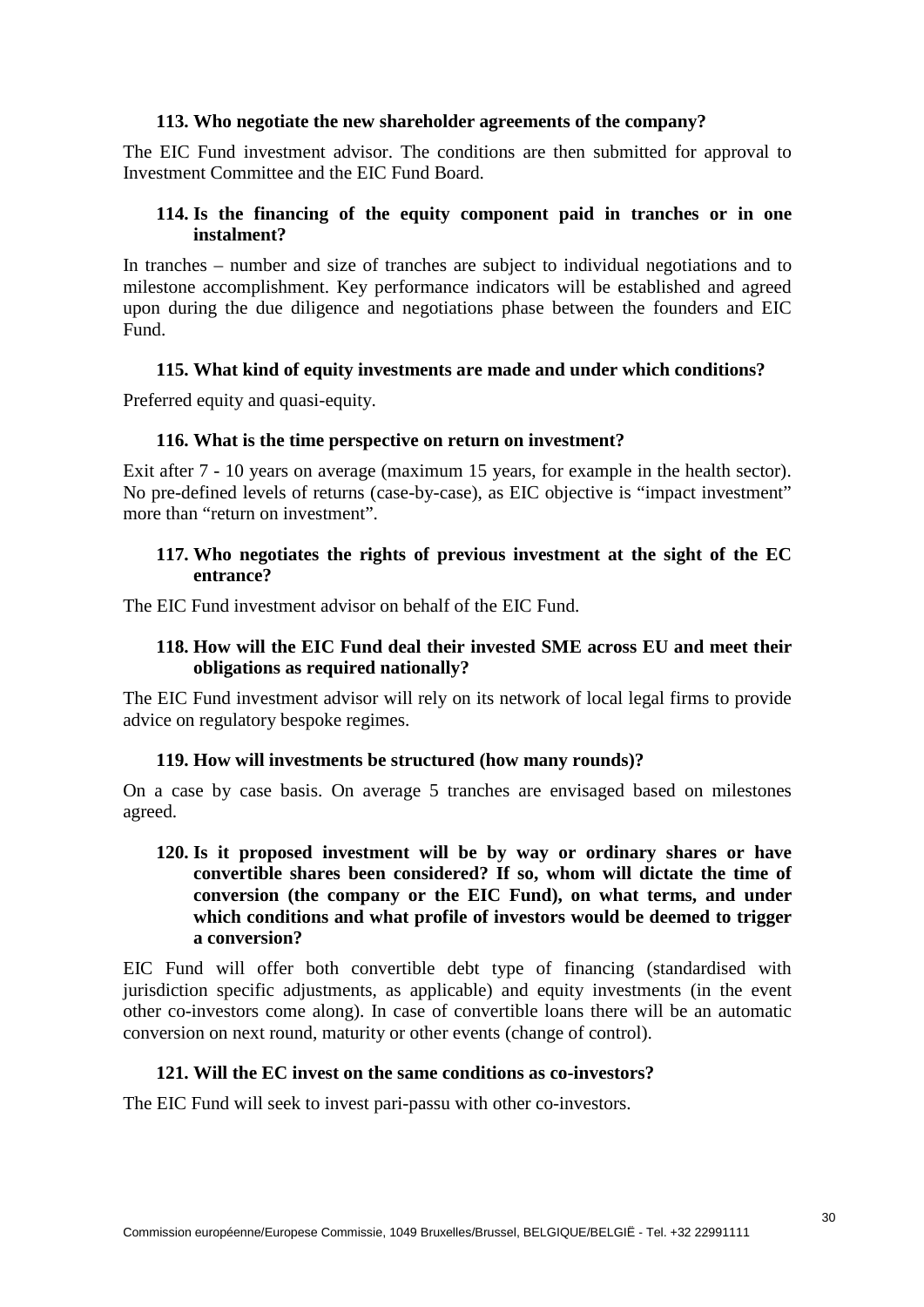#### **122. How will existing business angels invested in companies be dealt with?**

The ownership structure of the company once it applies for blended finance will be subjected to the due diligence process, which will look also into the most feasible investment structure from the perspective of the EIC Fund. That entails, that the recommendations will be made on a case by case basis as to the most suitable future ownership structure.

# <span id="page-32-0"></span>**Q. Investment management**

#### **123. In case we need more or less VC is it possible to change the amount of the equity part afterwards we signed the contract?**

The EIC Fund would not give the full amount of financing in one go but rather tranche the investment based on milestone achievements. Redemption of shares or conversion to equity shares may be contemplated upon the agreement of all involved parties. This will be also dependent on the national corporate law perspectives, depending on the form of intervention i.e. equity or quasi equity.

Financing needs may occasionally require reassessment by the EIC Fund or the founders and this should be discussed on a case-by-case basis. In the cases where the company deems it might need less capital from the EIC Fund, lowering the amount will be a matter of re-negotiation. As a "friendly temporary investor", the Commission intends to stay in an investment only as long as it is needed. The EIC Fund may also provide further rounds of financing in line with the company development and the change of its business needs. Where such rounds exceed the initial support awarded by the European Commission, its approval will be necessary.

#### **124. What happens when our SME gets bankrupted during the equity-financedphase?**

The EIC Fund may proceed to the liquidation of the shares in case it has invested in equity or accelerate its debt in case it used a convertible note.

#### **125. What role will the EIC Fund play in the daily operations of the company? Does it have any vote right-veto right-right to assign a board member…?**

The EIC Fund may have an observer seat in the governance bodies of the company but through this role, the EIC Fund will not interfere in the daily business of the company.

Where it is the sole investor, the EIC will strive to secure mentoring for the company, in particular via investors having expressed their interest to invest at a later stage, whilst thereto not interfering in its daily operation.

#### **126. Is the EIC Fund expected to offer founders to rebuy partially the EIC Fund equity? If so, under which conditions?**

Share get-back (or earn-outs) could be a feature of the financing offered by the EIC Fund to potential companies as an incentive for meeting or exceeding certain KPIs.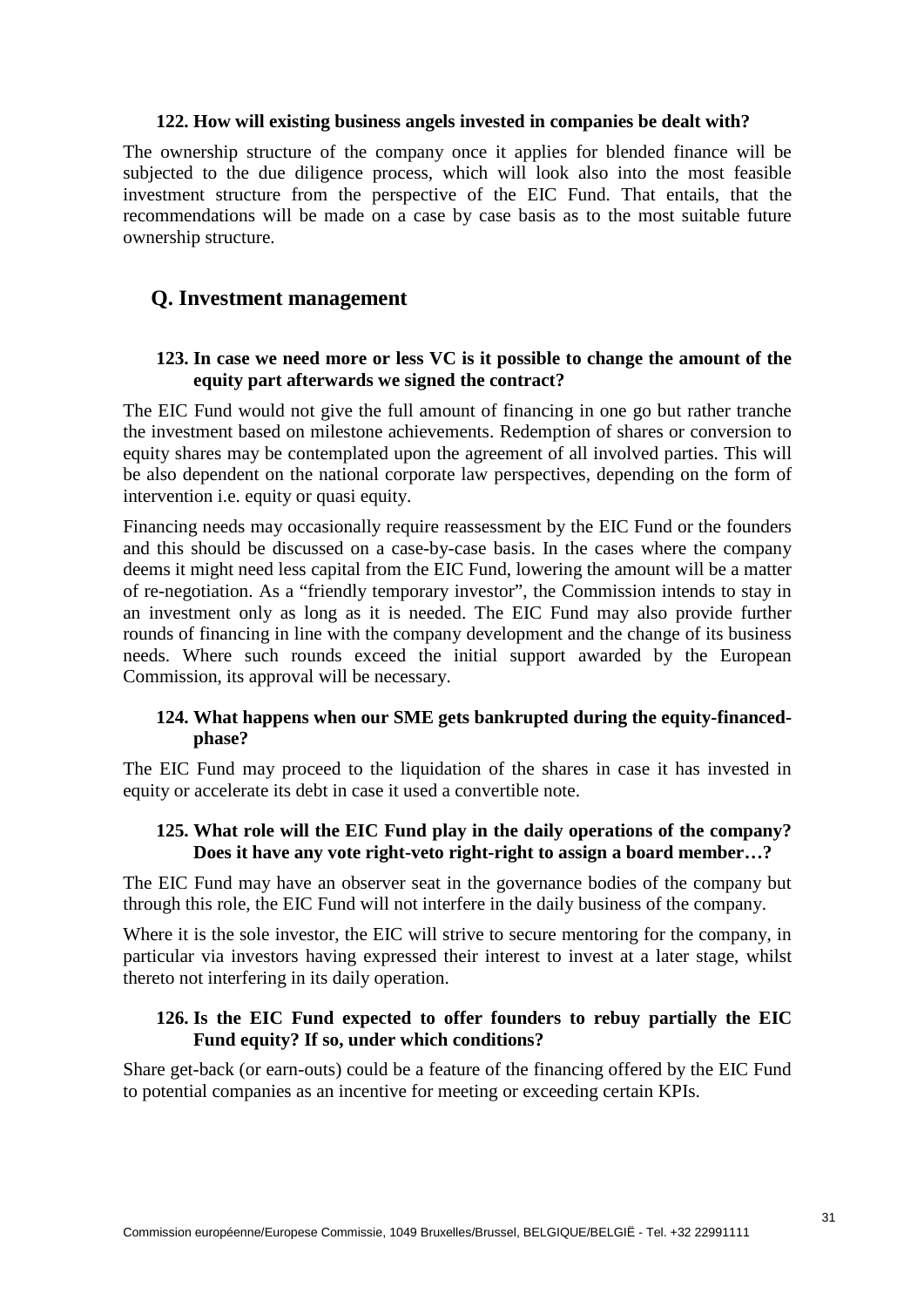Buy back shares of the company by founders could be structured as a liquidation option of the EIC Fund when considered convenient.

# **127. How will the operation be monitored over time?**

The EIC Fund investment advisor, on behalf of the EIC Fund, will be responsible of the portfolio management for the companies as well as of the continuous coordination with the Commission in order to set milestones for financing tranches and exchange regularly on the companies' developments. Management will be coordinated by the European Commission as long as the Grant Agreement is still in force, under modalities and conditions provided therein. "No go" decision will always be European Commission's, or approved by the European Commission.

The portfolio companies will need to report to the EIC Fund on developments on a periodic basis and as reflected in the term sheet / contractual arrangements between the company and the EIC Fund.

# <span id="page-33-0"></span>**R. Co-investments**

#### **128. How can I mobilise other funding partners in my 'tour de table'?**

One of the core offers of the EIC Fund will be to introduce portfolio companies to a network of investors and beyond. Qualified start-ups will be showcased to European investors to maximise co-investment opportunities at the earliest phases of the company's development. Companies may also bring in their existing investors and any new one they find by themselves.

#### **129. Is co-investment by public or private funds allowed or encouraged?**

Yes absolutely. National Promotional Institutions / Banks and other private or public institutions are encouraged to participate as co-investors, either to the EIC Fund directly by forming co-investment compartments or by co-investing alongside the EIC Fund into single companies.

#### **130. If, during the progress of the project (during due diligence, or after signing grant agreement, or after receiving first portion of equity) a beneficiary got the option to have other investors, how will this affect EIC Fund investment decision?**

As a "friendly temporary investor", the Commission intends to stay in the investment only as long as it is needed. Where other investors are willing to substitute fully or partially to the EIC Fund, the size of its equity investment will be changed, and the conditions of the contract adjusted.

#### **131. What happens if a company brings an investor from outside of Europe?**

It is possible. However, such investor will need to comply with newly adopted  $FDA<sup>11</sup>$  $FDA<sup>11</sup>$  $FDA<sup>11</sup>$ Regulation. For those projects where the Union strategic interests are at stake and where

<span id="page-33-1"></span><sup>&</sup>lt;sup>11</sup> US Food and Drug Administration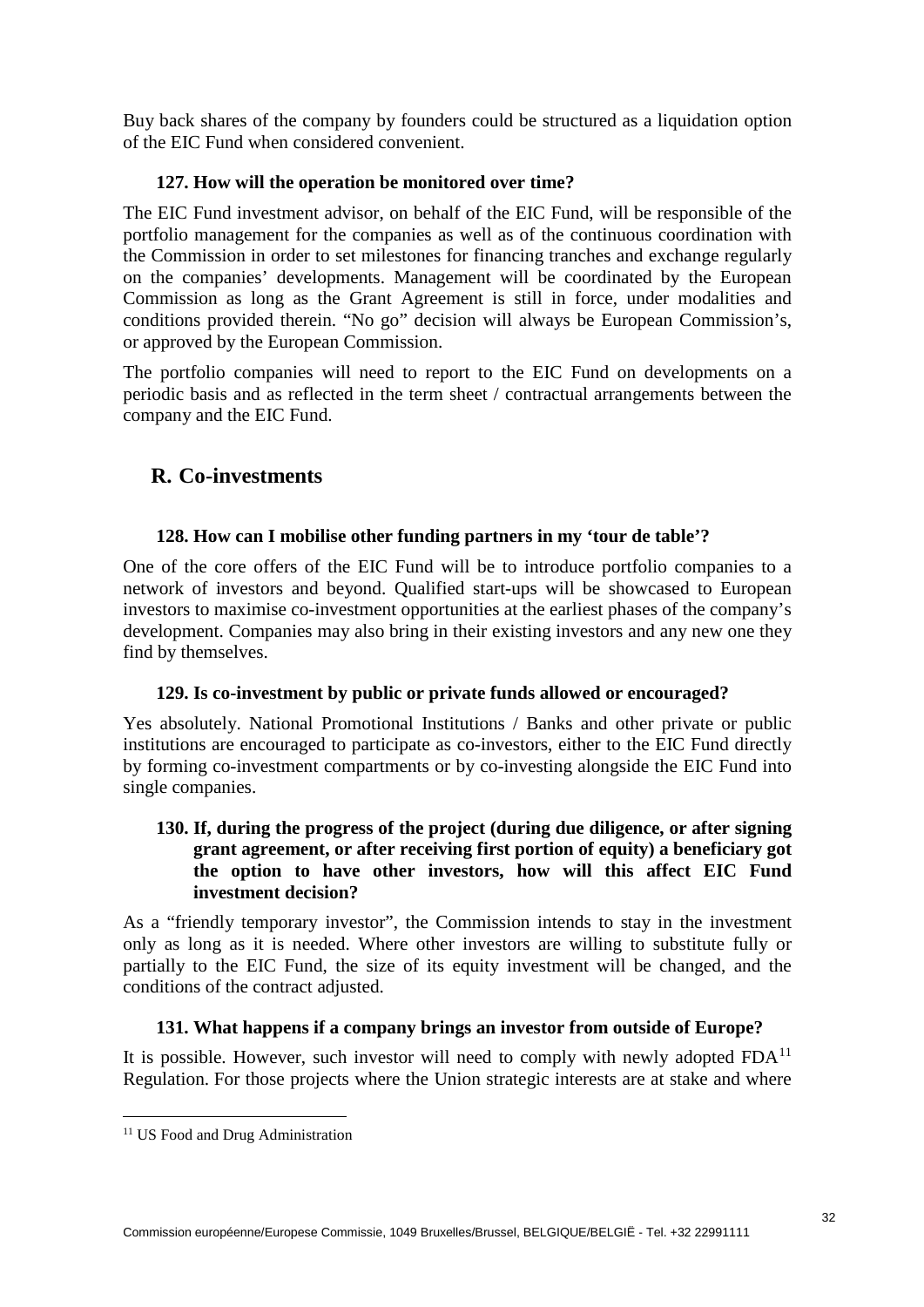the EIC has acquired a blocking minority, the European Commission approval will have to be seek.

## **132. We apply for blended finance and have a co-investor ready to partially finance project activities. During the project implementation, the coinvestor does not provide the finance anymore. Can I apply for an increase of the equity component from the EIC Fund?**

There is such possibility, provided it is justified with regard to the protection of the financial interests of the European Union as an investor. The increase of equity component is not guaranteed though and will be subject to an European Commission decision should it exceed the initially awarded EIC support.

# <span id="page-34-0"></span>**S. Follow-on investments**

#### **133. Can the blended financing be followed-up with financing, under EIB/EIF, EFSI for example?**

Yes, further financing for scaling up will be possible (but not guaranteed) under future InvestEU.

#### **134. Will the EIC Fund be in a position for follow on investments?**

Yes. There is a possibility of follow on investments up to 30% on aggregate incl. all follow-on rounds on a case-by–case basis and subjected to the limitations of the overall EIC Fund budget. The European Commission approval will be required where its initially awarded support is exceeded, in addition to the EIC Fund governing bodies' (in line with the EIC Fund due diligence and decision process).

#### **135. How will investments be structured (how many rounds)?**

<span id="page-34-1"></span>On an individual basis (case by case decisions).

# **T. Exit strategy**

#### **136. How will the exit process be performed? What are the processes, objectives, and decision-making points for the exit strategy of the EIC Fund?**

Exit routes will include IPOs, trade sales, management buy-out, redemption rights to founders/ company, secondary sales, repayment and liquidations.

The exit strategy for each company is to be set on a case-by-case basis given the specificities of each business plan, founder expectations, industry, expected holding period and EIC Fund anticipated return, as well as the development of the companies compared to the initial milestones set.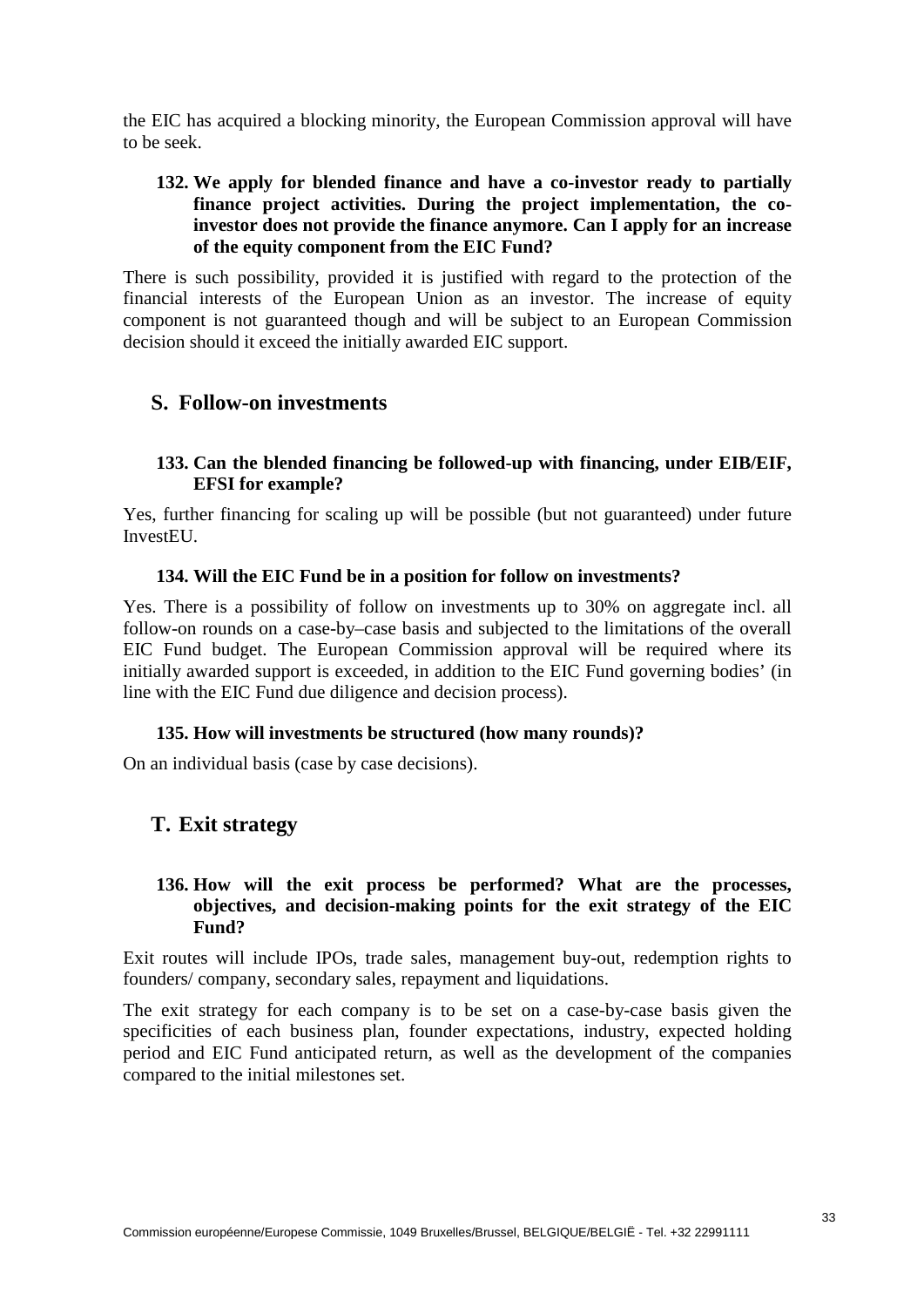#### **137. Will the EIC Fund include "drag along or tag along clauses?**

The EIC Accelerator will offer terms such as to ensure that the value for the founders is preserved. Therefore, no drag alone rights are foreseen. Tag along clauses might be used when considered suitable to align the EIC Fund with the terms offered by the third-party private investors.

#### **138. How are the potential early exit/auction/sale of shares clauses drafted and negotiated?**

Terms and provisions of equity investment will be presented in the term sheet of the EIC Fund and negotiated between the EIC Fund investment advisor on behalf of the EIC Fund and the founders.

#### **139. In which context will the EIC Fund stop investing or divest on the company? Can you give some examples?**

Different factors may trigger the exit of the EIC Fund including: company reaching growth/maturity attractive to investors and commercial banks, change of strategy of the founders no longer in alignment with the investment agreement, split of founders and or lack of traction of the project for a continuous period, bankruptcy of the company, fraud and mismanagement of the funds received.

#### **140. Is the EC planning to set some kind of liquidation preferences?**

Yes, on a case-by-case basis.

#### **141. When the EIC Fund will be the only one to exit a company, how will the valuation be made?**

See section [N. Company valuation.](#page-26-0)

## **142. How will the best interests of the EU be guaranteed in the exit? Exits may be done through mergers or acquisitions by foreign companies. Some of the companies of the EIC Fund portfolio may have a strategic dimension for Europe. How will the strategic autonomy of EU be reviewed/safeguarded?**

Each exit will be discussed and approved at the EIC Fund Board level, which is controlled by the European Commission. Its representatives in the EIC Board shall assess whether the European Union interests are preserved or not before approving or not an exit decision upon recommendation from the EIC Fund investment advisor.

## **143. After an exit, will the funds retrieved be reinvested into other companies or will they fall back into the framework programme budget or into the general EU budget?**

For the full fledge EIC under Horizon Europe starting in 2021, portfolio company reflows or repayment of the EIC Fund investment will be made available to the European Commission via the EIC Fund account, to be dedicated to other EIC activities.

<span id="page-35-0"></span>However, under this EIC Pilot, they are likely to come back into the general EU budget.

# **U. Project management**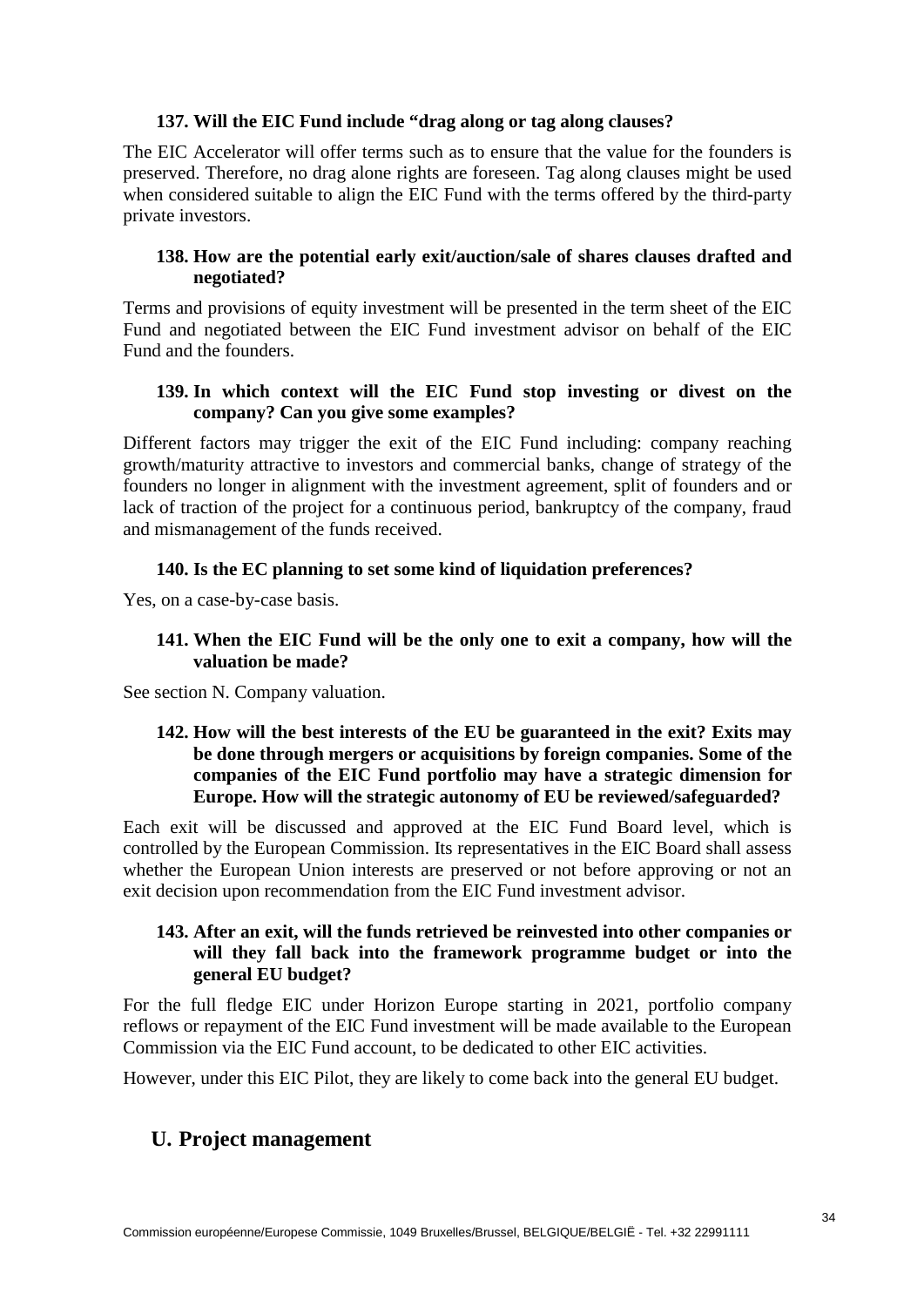# **144. How will the EC monitor the projects? How will the reporting be? Other obligations?**

The grant agreement sets out the terms and conditions applicable to the grant, including the rights and obligations of both parties, and the conditions for the implementation of the action, such as milestones, deliverables, reporting and payments.

Financial reporting will be required only at the end of the grant part of the project. Monitoring will be performed through regular progress meetings between the beneficiary, the Commission and the EIC Fund in the case of blended finance.

For the blended option, the beneficiary will sign a separate equity investment agreement, which will set out the terms and conditions for the equity part. Both grant and equity actions will run in parallel but will be implemented as 'linked actions' and will be managed separately but in close coordination under the authority of the European Commission.

#### **145. To what extent are the EC Programme Managers involved in the daily business and/or management decisions?**

The EIC Programme Managers will be mainly operating within the Pathfinder. They will not be involved in the daily project management of Accelerator project but will coordinate their periodic progress reviews and propose go/no go decision to the European Commission.

# **146. What will the EIC Programme Managers do as compared to EIC Project Officers?**

The EIC Programme Managers are firstly foreseen to actively stimulate researchers and innovators communities and propose Pathfinders' programmes/calls (under Horizon Europe). Secondly, they will develop and manage their Pathfinder's portfolio and nurture innovations stemming from these (Pathfinder transition activities).

In order to do so, Programme Managers will constantly interact with interested inventors, innovators and investors in their area of expertise. Their role is to stimulate research communities to submit projects, but also identify trends and needs, ideas for calls. They are expected to actively drive their portfolios, propose to stop projects that are not reaching expectations, and reorient others where needed, subject to the interests and goals of the EIC.

In comparison, the EIC Project Officers will handle the daily management of projects. They will be in charge of the administrative tasks relating to each project and interact with the project team. They will be part of the support to the Programme Managers.

#### **147. How will payments be processed?**

Payments and financial reporting will be made in a simplified format. Actions will normally have an initial pre-financing, possibly a second one depending on project duration, and a final payment only.

At the time of the pre-financing, an amount corresponding to the 5% of the maximum grant amount will be retained and transferred to the "Guarantee Fund".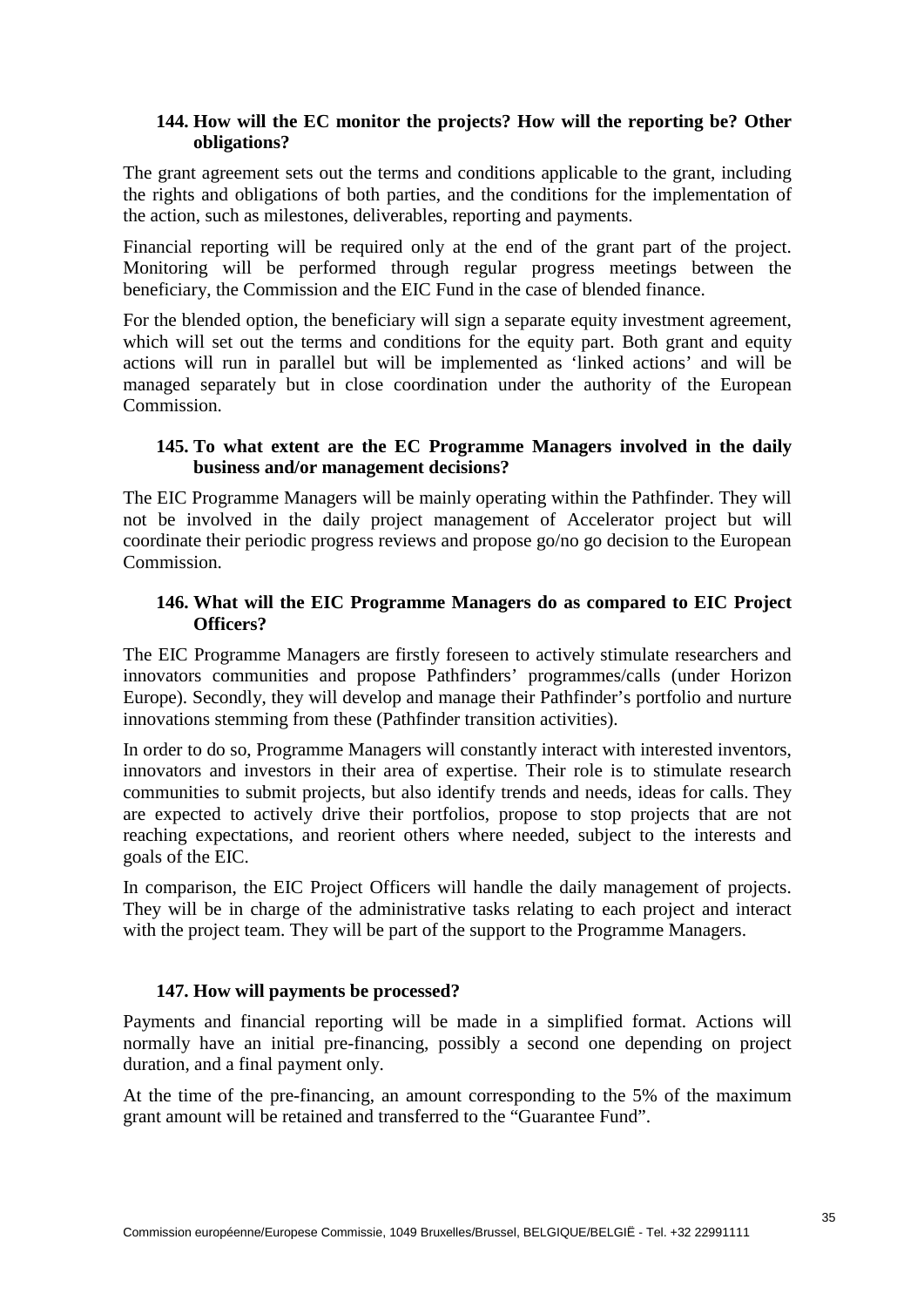The payment of the balance will be subject to the approval of the final report. It will reimburse the remaining part of the eligible costs incurred by the beneficiary for the implementation of the action. The conditions for the reimbursement of the eligible costs are set out in the grant agreement.

#### **148. Will there be some flexibility to adjust the conditions during the implementation phase?**

The grant agreement may be amended, including to allow for pivoting the project if needed to maximise the chances of successful market deployment.

#### **149. Detailed explanation of the grant agreement termination clauses.**

Both the beneficiary and the Commission may terminate the grant agreement, as provided therein.

Before terminating the Agreement, the Commission will formally notify the beneficiary informing it of its intention to terminate and the reasons why.

The Commission will invite the beneficiary either to a meeting - within 15 days of receiving notification, or to submit observations - within 30 days of receiving notification.

Upon the outcome of the meeting or the content of the observations, the Commission will decide to formally notify to the beneficiary either the confirmation of the termination or that the termination procedure is not pursued.

You can find a detailed explanation of the H2020 general model grant agreement termination clauses in pages 338 and following of the [annotated grant agreement.](http://ec.europa.eu/research/participants/data/ref/h2020/grants_manual/amga/h2020-amga_en.pdf)

The EIC accelerator grant agreement will include, on top of the clauses of the general model grant agreement, two specific termination clauses for the beneficiaries receiving blended finance in relation to the equity investment.

# <span id="page-37-0"></span>**V. Business Acceleration Services**

#### **150. How can I benefit from mentoring and coaching? Which are the eligible costs?**

BAS provides you up to 12 days of coaching to empower you with the successful development of your innovation/business. .

The Key Account Manager from Entreprise Europe Network helps you to identify the most suitable coach for your specific situation..

#### **151. Does being a non-intrusive investor imply that the company will not benefit from coaching activities (as best mentoring is usually provided by active investors)?**

EIC Pilot beneficiaries will benefit from coaching and mentoring services. In addition EIC Accelerator Pilot blended finance beneficiaries will be provided by mentoring services of co-investors – investing into companies or with a potential, future interest.